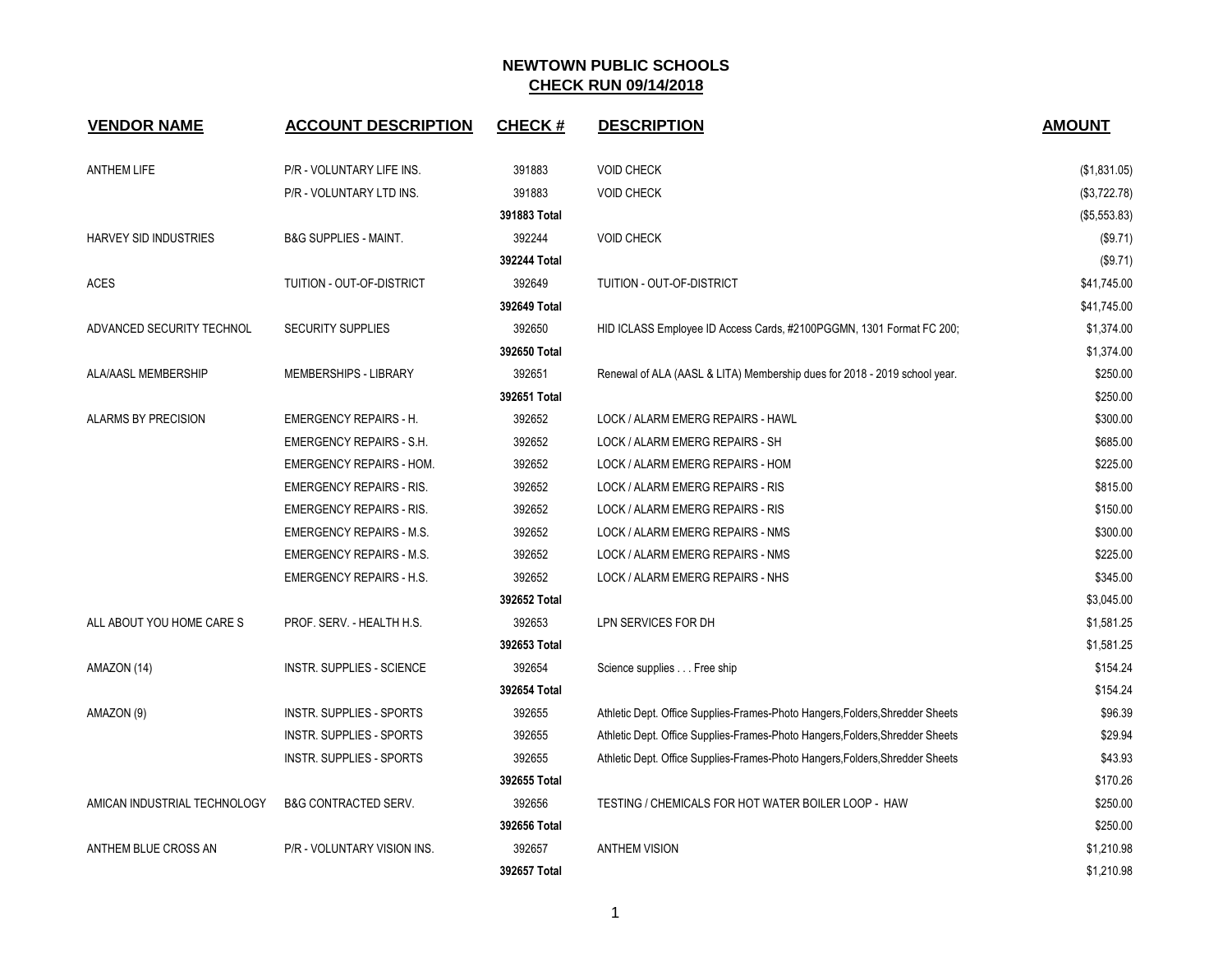| <b>VENDOR NAME</b>                   | <b>ACCOUNT DESCRIPTION</b>      | <b>CHECK#</b> | <b>DESCRIPTION</b>                                                   | <b>AMOUNT</b> |
|--------------------------------------|---------------------------------|---------------|----------------------------------------------------------------------|---------------|
| <b>ANTHEM LIFE</b>                   | P/R - VOLUNTARY LIFE INS.       | 392658        | REISSUE CHECK #391883                                                | \$1,831.05    |
|                                      | P/R - VOLUNTARY LTD INS.        | 392658        | REISSUE CHECK #391883                                                | \$3,722.78    |
|                                      |                                 | 392658 Total  |                                                                      | \$5,553.83    |
| AQUARION WATER COMPANY OF            | WATER - H.S.                    | 392659        | WATER 200327318 H/S FIRE LINE                                        | \$194.18      |
|                                      |                                 | 392659 Total  |                                                                      | \$194.18      |
| ASSOCIATED REFUSE HAULERS            | <b>REFUSE REMOVAL</b>           | 392660        | REFUSE REMOVAL 2018-2019 3RD YEAR OF 5 YEAR BID                      | \$8,204.29    |
|                                      | <b>REFUSE REMOVAL</b>           | 392660        | CARDBOARD RECYCLING - 2018-2019                                      | \$120.00      |
|                                      | <b>REFUSE REMOVAL</b>           | 392660        | CARDBOARD RECYCLING - 2018-2019                                      | \$143.00      |
|                                      | <b>REFUSE REMOVAL</b>           | 392660        | CARDBOARD RECYCLING - 2018-2019                                      | \$118.00      |
|                                      | <b>REFUSE REMOVAL</b>           | 392660        | CARDBOARD RECYCLING - 2018-2019                                      | \$136.00      |
|                                      | <b>REFUSE REMOVAL</b>           | 392660        | CARDBOARD RECYCLING - 2018-2019                                      | \$161.00      |
|                                      | <b>REFUSE REMOVAL</b>           | 392660        | CARDBOARD RECYCLING - 2018-2019                                      | \$161.00      |
|                                      | <b>REFUSE REMOVAL</b>           | 392660        | CARDBOARD RECYCLING - 2018-2019                                      | \$480.00      |
|                                      | REFUSE REMOVAL                  | 392660        | EXTRA DUMPSTER PICKUPS - 2018-2019                                   | \$468.91      |
|                                      |                                 | 392660 Total  |                                                                      | \$9,992.20    |
| AUTO HOME COMMERCIAL                 | <b>EMERGENCY REPAIRS - M.G.</b> | 392661        | PA SYSTEM / CLOCK REPAIRS - MG                                       | \$941.17      |
|                                      | <b>EMERGENCY REPAIRS - RIS.</b> | 392661        | PA SYSTEM / CLOCK REPAIRS - RIS                                      | \$805.00      |
|                                      | <b>EMERGENCY REPAIRS - M.S.</b> | 392661        | PA SYSTEM / CLOCK REPAIRS - NMS                                      | \$870.18      |
|                                      |                                 | 392661 Total  |                                                                      | \$2,616.35    |
| <b>B &amp; G PIPING COMPANY INC.</b> | B. & G. REPAIRS - HOM.          | 392662        | PLUMBING VALVES / SINKS - HOM                                        | \$8,337.69    |
|                                      | <b>EMERGENCY REPAIRS - M.S.</b> | 392662        | GAS LINE / STORM DRAIN REPAIR - NMS                                  | \$4,712.00    |
|                                      |                                 | 392662 Total  |                                                                      | \$13,049.69   |
| <b>BEN BRONZ FOUNDATION INC.</b>     | TUITION - OUT-OF-DISTRICT       | 392663        | TUITION - OUT-OF-DISTRICT                                            | \$5,200.00    |
|                                      |                                 | 392663 Total  |                                                                      | \$5,200.00    |
| <b>BLICK ART MATERIALS</b>           | <b>INSTR. SUPPLIES - ART</b>    | 392664        | Prism color Scholar Color Pencils, Cat. # C20501-6009, 60-color pack | \$306.48      |
|                                      |                                 | 392664 Total  |                                                                      | \$306.48      |
| BOOKSOURCE, THE                      | <b>TEXTBOOKS - CLASSROOM</b>    | 392665        | Reading Department Books K-4                                         | \$4,330.02    |
|                                      |                                 | 392665 Total  |                                                                      | \$4,330.02    |
| <b>BRACKSIECK, JILL</b>              | MEMBERSHIPS - CLASSROOM         | 392666        | NSTA, NCTM, MEMBERSHIP & MATH OLPY                                   | \$277.00      |
|                                      |                                 | 392666 Total  |                                                                      | \$277.00      |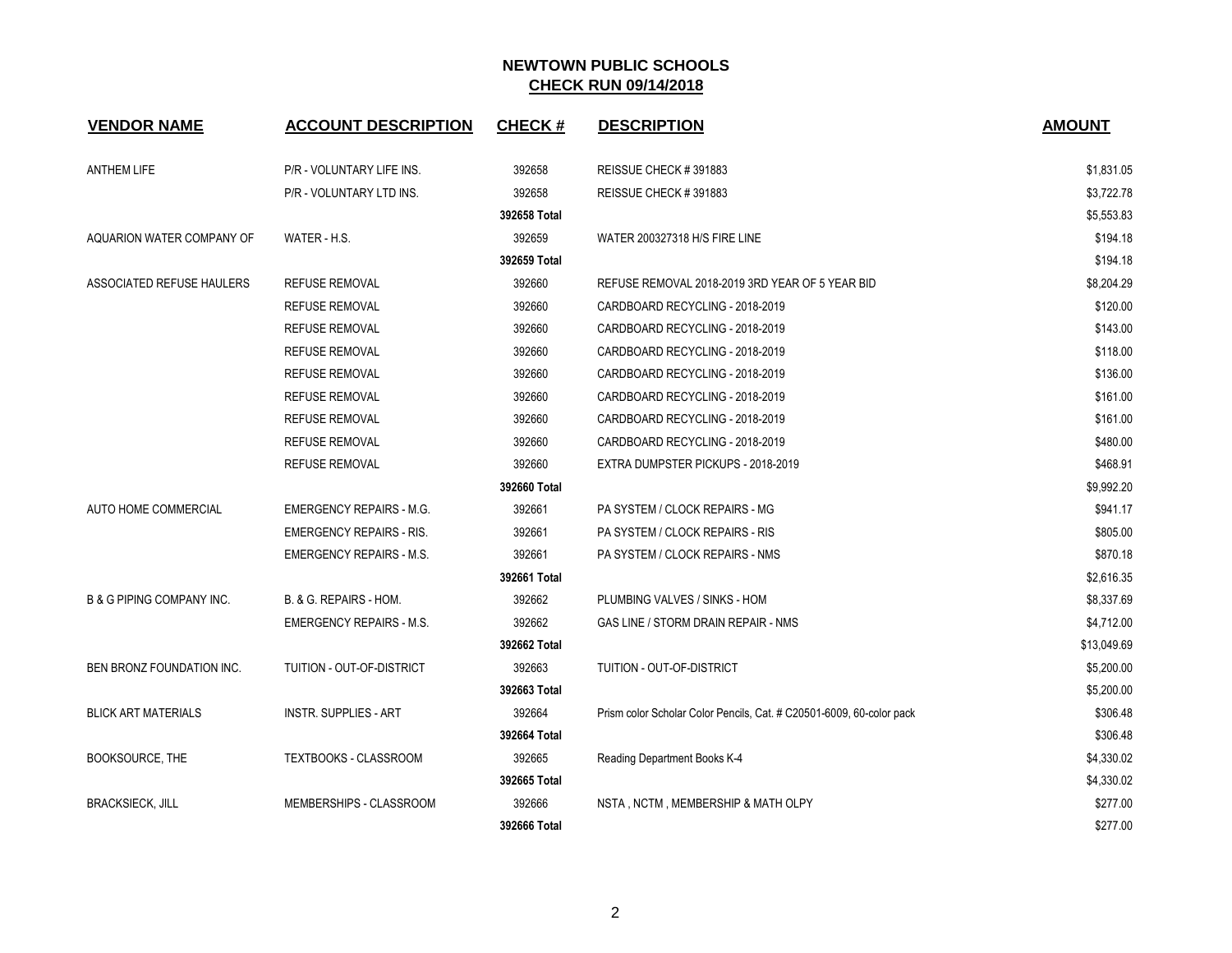| <b>VENDOR NAME</b>               | <b>ACCOUNT DESCRIPTION</b>       | <b>CHECK#</b> | <b>DESCRIPTION</b>                                                          | <b>AMOUNT</b> |
|----------------------------------|----------------------------------|---------------|-----------------------------------------------------------------------------|---------------|
| <b>BRENNER MARCIA ASSOCIATES</b> | CONTRACTED SERV. - INFO. TECH.   | 392667        | 4600 MBA Report Card Creator License                                        | \$4,312.50    |
|                                  | CONTRACTED SERV. - INFO. TECH.   | 392667        | MBA Report Card Creator Implementation & Training                           | \$950.00      |
|                                  | CONTRACTED SERV. - INFO. TECH.   | 392667        | MBA Report Card Creator Annual Support & Maintenance - recurring annual fee | \$1,426.00    |
|                                  |                                  | 392667 Total  |                                                                             | \$6,688.50    |
| <b>BUCCI, MARLENE</b>            | STAFF TRAIN. - PUPIL SERV.       | 392668        | FOR CPI PREPARATION AND STAFF TRAINING                                      | \$658.75      |
|                                  |                                  | 392668 Total  |                                                                             | \$658.75      |
| CARLSON, ERIKA                   | SUPPLIES - LIBRARY               | 392669        | LIBRARY RUG & SUPPLIES                                                      | \$388.96      |
|                                  | SUPPLIES - LIBRARY               | 392669        | <b>FREIGHT</b>                                                              | \$20.91       |
|                                  |                                  | 392669 Total  |                                                                             | \$409.87      |
| CAROLINA BIOLOGICAL              | <b>INSTR. SUPPLIES - SCIENCE</b> | 392670        | See attached list                                                           | \$82.08       |
|                                  | INSTR. SUPPLIES - SCIENCE        | 392670        | See attached list                                                           | \$2.947.47    |
|                                  | <b>INSTR. SUPPLIES - SCIENCE</b> | 392670        | <b>FREIGHT</b>                                                              | \$69.46       |
|                                  |                                  | 392670 Total  |                                                                             | \$3,099.01    |
| CASPA - ATTN: C. PANNOZZO        | MEMBERSHIPS - SUPER.             | 392671        | <b>CASPA MEMBERSHIP</b>                                                     | \$250.00      |
|                                  |                                  | 392671 Total  |                                                                             | \$250.00      |
| CECA                             | STAFF TRAVEL - INFO. TECH.       | 392672        | CECA 10/21 - 10/22/18 Fox Tower Carmella                                    | \$225.00      |
|                                  |                                  | 392672 Total  |                                                                             | \$225.00      |
| CED                              | <b>B&amp;G SUPPLIES - MAINT.</b> | 392673        | LAMPS / FLUORESCENT LIGHTS - RIS                                            | \$1,396.00    |
|                                  |                                  | 392673 Total  |                                                                             | \$1,396.00    |
| <b>CIRMA</b>                     | LIABILITY/UMBRELLA INS.          | 392674        | POLICY # LAP 2018011756 03 2018/192ND OTR                                   | \$73,308.00   |
|                                  | PROPERTY INSURANCE               | 392674        | POLICY # LAP 2018011756 03 2018/192ND OTR                                   | \$12,219.50   |
|                                  | WORKERS COMP.                    | 392674        | POLICY # WC 2018011755 03 2018/192ND QTR                                    | \$120,200.13  |
|                                  |                                  | 392674 Total  |                                                                             | \$205,727.63  |
| COLES, LEIGH ANNE                | <b>INSTR. SUPPLIES - ART</b>     | 392675        | <b>ART PROJECT</b>                                                          | \$122.91      |
|                                  |                                  | 392675 Total  |                                                                             | \$122.91      |
| <b>COLLECTIVE SYSTEMS</b>        | B. & G. REPAIRS - H.             | 392676        | <b>GYM AUDIO SYSTEM REPAIR - HAWL</b>                                       | \$330.00      |
|                                  |                                  | 392676 Total  |                                                                             | \$330.00      |
| CONN LIBRARY CONSORT             | CONTRACTED SERV. - LIBRARY       | 392677        | <b>Bookflix Subscription</b>                                                | \$641.69      |
|                                  |                                  | 392677 Total  |                                                                             | \$641.69      |
| CONNECTICUT PEST ELIMINATE       | <b>B&amp;G CONTRACTED SERV.</b>  | 392678        | MONTHLY PEST CONTROL - ALL SCHOOLS (2018-2019                               | \$900.00      |
|                                  | <b>B&amp;G CONTRACTED SERV.</b>  | 392678        | MONTHLY PEST CONTROL - ALL SCHOOLS (2018-2019                               | \$150.00      |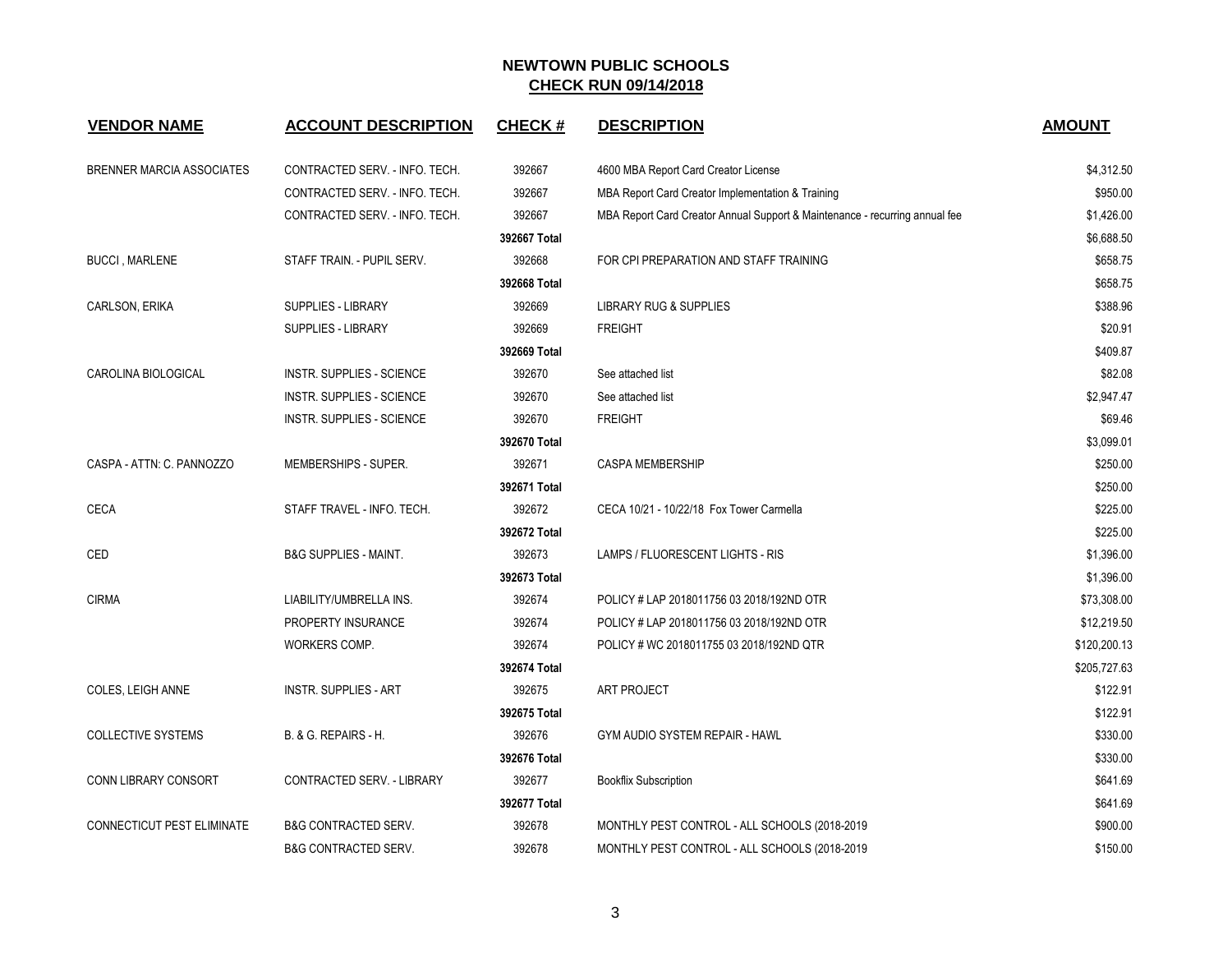| <b>VENDOR NAME</b>               | <b>ACCOUNT DESCRIPTION</b>       | <b>CHECK#</b> | <b>DESCRIPTION</b>                                                          | <b>AMOUNT</b> |
|----------------------------------|----------------------------------|---------------|-----------------------------------------------------------------------------|---------------|
| CONNECTICUT PEST ELIMINATE       | <b>B&amp;G CONTRACTED SERV.</b>  | 392678        | MONTHLY PEST CONTROL - ALL SCHOOLS (2018-2019                               | \$250.00      |
|                                  | <b>B&amp;G CONTRACTED SERV.</b>  | 392678        | MONTHLY PEST CONTROL - ALL SCHOOLS (2018-2019                               | \$150.00      |
|                                  |                                  | 392678 Total  |                                                                             | \$1,450.00    |
| CREATIVE NOTEBOOK SOLUTION       | <b>INSTR. SUPPLIES - SCIENCE</b> | 392679        | New Version Ortho/Iso engineering notebook for PLTW students                | \$165.00      |
|                                  |                                  | 392679 Total  |                                                                             | \$165.00      |
| CUSTOM BANDAG OF CT. LLC         | <b>REPAIRS - TRANS.</b>          | 392680        | 245/75R16 E WRL RAD HT                                                      | \$523.48      |
|                                  | REPAIRS - TRANS.                 | 392680        | 245/75R16 E WRL RAD HT                                                      | \$523.48      |
|                                  |                                  | 392680 Total  |                                                                             | \$1,046.96    |
| <b>CUTTING EDGE HOME SERVICE</b> | <b>B&amp;G CONTRACTED SERV.</b>  | 392681        | GRASS CUTTING SVC - RIS 2018-2019                                           | \$285.00      |
|                                  |                                  | 392681 Total  |                                                                             | \$285.00      |
| <b>CXTEC</b>                     | EQUIPMENT - INFO. TECH.          | 392682        | Cisco IP Phone 7841 CP-7841-KP                                              | \$894.00      |
|                                  | EQUIPMENT - INFO. TECH.          | 392682        | Cisco IP Phone 8841 CP-8841-K9                                              | \$458.00      |
|                                  |                                  | 392682 Total  |                                                                             | \$1,352.00    |
| DEMCO INC.                       | SUPPLIES - LIBRARY               | 392683        | 1-WS12200110 Filmolux Soft Laminate 2.8-MilVinyl Glossy 10-1/5"Wx472" Rol   | \$28.61       |
|                                  | SUPPLIES - LIBRARY               | 392683        | 1 WS12200120 Filmolux Soft Laminate 2.8-MilVinyl Glossy 12-1/2"Wx472" Rol   | \$35.67       |
|                                  | <b>SUPPLIES - LIBRARY</b>        | 392683        | 3 WS13586920 Glossy Laminator Film Roll 3 Mil 27"W x 250"L 2 Rolls/Box      | \$393.58      |
|                                  | <b>SUPPLIES - LIBRARY</b>        | 392683        | Folders For Bulletin Board Storage System 5/PKG                             | \$28.72       |
|                                  |                                  | 392683 Total  |                                                                             | \$486.58      |
| DEVELOPMENTAL RESOURCES          | STAFF TRAIN. - CLASSROOM         | 392684        | Webinar for Positive Behavioral Supports w/Student who are wire differently | \$49.00       |
|                                  |                                  | 392684 Total  |                                                                             | \$49.00       |
| <b>DISCOVERY EDUCATION</b>       | CONTRACTED SERV. - COMP. ED.     | 392685        | Discovery Education Streaming Plus K-8 License                              | \$2,600.00    |
|                                  |                                  | 392685 Total  |                                                                             | \$2,600.00    |
| EVERSOURCE (ELEC-BOE)            | ELECTRICITY - M.S.               | 392686        | ELEC 51352546030 1528.60 KWH                                                | \$395.88      |
|                                  | ELECTRICITY - M.S.               | 392686        | Elec 51658443072 30,152. kwh                                                | \$5,670.01    |
|                                  |                                  | 392686 Total  |                                                                             | \$6,065.89    |
| EVERSOURCE (GAS-BOE)             | PROPANE & NATURAL GAS - HAW.     | 392687        | GAS 57890556004 220. CCF                                                    | \$859.34      |
|                                  | PROPANE & NATURAL GAS - S.H.     | 392687        | GAS 57914087044 2,120. CCF                                                  | \$2,541.72    |
|                                  | PROPANE & NATURAL GAS - M.G.     | 392687        | GAS 57511457020 270. CCF                                                    | \$1,334.45    |
|                                  | PROPANE & NATURAL GAS - RIS.     | 392687        | GAS 57410220032 3,810. CCF                                                  | \$3,927.03    |
| EVERSOURCE (GAS-BOE)             | PROPANE & NATURAL GAS - M.S.     | 392687        | GAS 57201350022 220. CCF                                                    | \$1,217.61    |
|                                  | PROPANE & NATURAL GAS - H.S.     | 392687        | GAS 57445161052 3,750. CCF                                                  | \$7,536.91    |
|                                  |                                  | 392687 Total  |                                                                             | \$17,417.06   |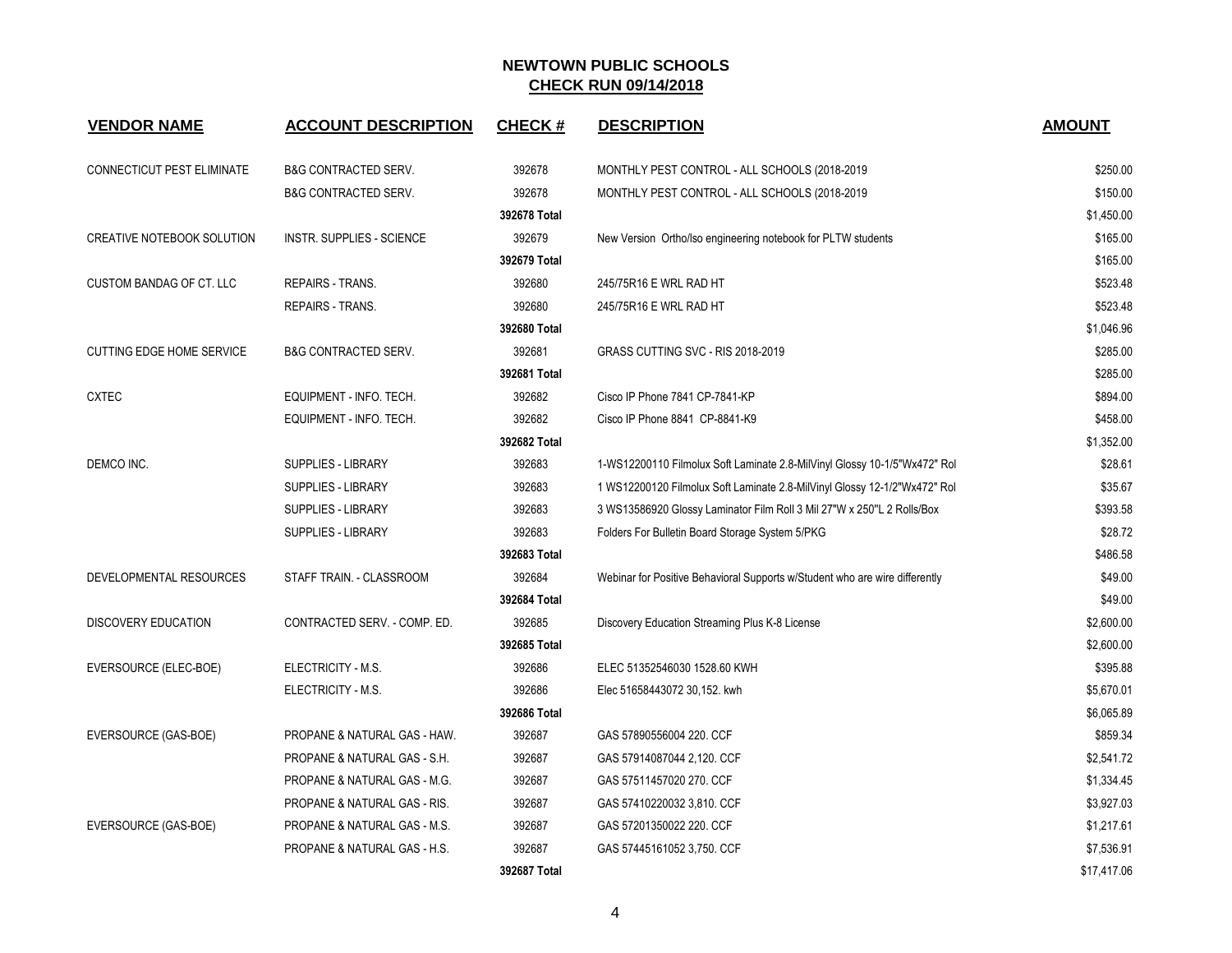| <b>VENDOR NAME</b>              | <b>ACCOUNT DESCRIPTION</b>        | <b>CHECK#</b> | <b>DESCRIPTION</b>                                            | <b>AMOUNT</b> |
|---------------------------------|-----------------------------------|---------------|---------------------------------------------------------------|---------------|
| <b>F &amp; M ELECTRICAL SUP</b> | <b>B&amp;G SUPPLIES - MAINT.</b>  | 392688        | LABEL MAKER LABELS (PER CODE) - MAINT SUPPLIES                | \$101.97      |
|                                 | B. & G. REPAIRS - H.              | 392688        | <b>REPAIR PARTS FOR POLE - HAWLEY</b>                         | \$372.31      |
|                                 | <b>B&amp;G SUPPLIES - MAINT.</b>  | 392688        | MISC. ELECTRICAL SUPPLIES                                     | \$216.55      |
|                                 |                                   | 392688 Total  |                                                               | \$690.83      |
| FOLLETT SCHOOL SOLUTIONS        | <b>SUPPLIES - LIBRARY</b>         | 392689        | 31 Assorted Titles---SEE ATTACHED--ORDER PLACED ON TITLE WAVE | \$17.03       |
|                                 |                                   | 392689 Total  |                                                               | \$17.03       |
| FORESTRY SUPPLIES INC.          | <b>INSTR. SUPPLIES - SCIENCE</b>  | 392690        | ENVIRO-FLAGGING 58037                                         | \$19.20       |
|                                 | <b>INSTR. SUPPLIES - SCIENCE</b>  | 392690        | <b>SHIPPING</b>                                               | \$9.67        |
|                                 |                                   | 392690 Total  |                                                               | \$28.87       |
| <b>FOUNDATION SCHOOL. T</b>     | TUITION - OUT-OF-DISTRICT         | 392691        | TUITION - OUT-OF-DISTRICT                                     | \$7,500.00    |
|                                 | TUITION - OUT-OF-DISTRICT         | 392691        | TUITION - OUT-OF-DISTRICT                                     | \$7,500.00    |
|                                 | TUITION - OUT-OF-DISTRICT         | 392691        | TUITION - OUT-OF-DISTRICT                                     | \$7,500.00    |
|                                 | TUITION - OUT-OF-DISTRICT         | 392691        | TUITION - OUT-OF-DISTRICT                                     | \$7,500.00    |
|                                 |                                   | 392691 Total  |                                                               | \$30,000.00   |
| <b>GLOBAL MECHANICAL LLC</b>    | <b>B. &amp; G. IMPROVE - M.G.</b> | 392692        | CAFÉ HVAC INSTALL - MG                                        | \$35,000.00   |
|                                 | <b>B&amp;G CONTRACTED SERV.</b>   | 392692        | HVAC PREV MAINT CONTRACT - SH                                 | \$7,250.00    |
|                                 | <b>EMERGENCY REPAIRS - H.</b>     | 392692        | SPRAY INSULATION ON PIPES - HAWL                              | \$445.30      |
|                                 | <b>EMERGENCY REPAIRS - HOM.</b>   | 392692        | COIL / CHILLER LEAK REPAIR - HOM                              | \$1,050.00    |
|                                 | <b>EMERGENCY REPAIRS - HOM.</b>   | 392692        | COIL / CHILLER LEAK REPAIR - HOM                              | \$3,260.00    |
|                                 | <b>EMERGENCY REPAIRS - H.S.</b>   | 392692        | F WING DUCTWORK SMELL REPAIR - NHS                            | \$939.80      |
|                                 | <b>EMERGENCY REPAIRS - H.S.</b>   | 392692        | F WING DUCTWORK SMELL REPAIR - NHS                            | \$1,737.50    |
|                                 | <b>EMERGENCY REPAIRS - H.S.</b>   | 392692        | A WING BOILER REPLACE - NHS                                   | \$9,800.00    |
|                                 |                                   | 392692 Total  |                                                               | \$59,482.60   |
| <b>GRAINGER</b>                 | REPAIRS - TECH ED.                | 392693        | PARTS FOR REPAIRS                                             | \$118.08      |
|                                 | REPAIRS - TECH ED.                | 392693        | <b>PARTS FOR REPAIRS</b>                                      | \$90.70       |
|                                 | INSTR. SUPPLIES - TECH ED.        | 392693        | <b>AUTO SUPPLIES</b>                                          | \$118.08      |
|                                 | INSTR. SUPPLIES - TECH ED.        | 392693        | <b>AUTO SUPPLIES</b>                                          | \$90.70       |
|                                 |                                   | 392693 Total  |                                                               | \$417.56      |
| <b>HAWTHORNE EDUCATIONAL</b>    | <b>INSTR. SUPPLIES - SP/HEAR.</b> | 392694        | ADDES-4 HOME VERSION RATING FORMS                             | \$97.00       |
|                                 | <b>INSTR. SUPPLIES - SP/HEAR.</b> | 392694        | ADDES-4 SCHOOL VERSION RTEING FORMS                           | \$97.00       |
|                                 |                                   | 392694 Total  |                                                               | \$194.00      |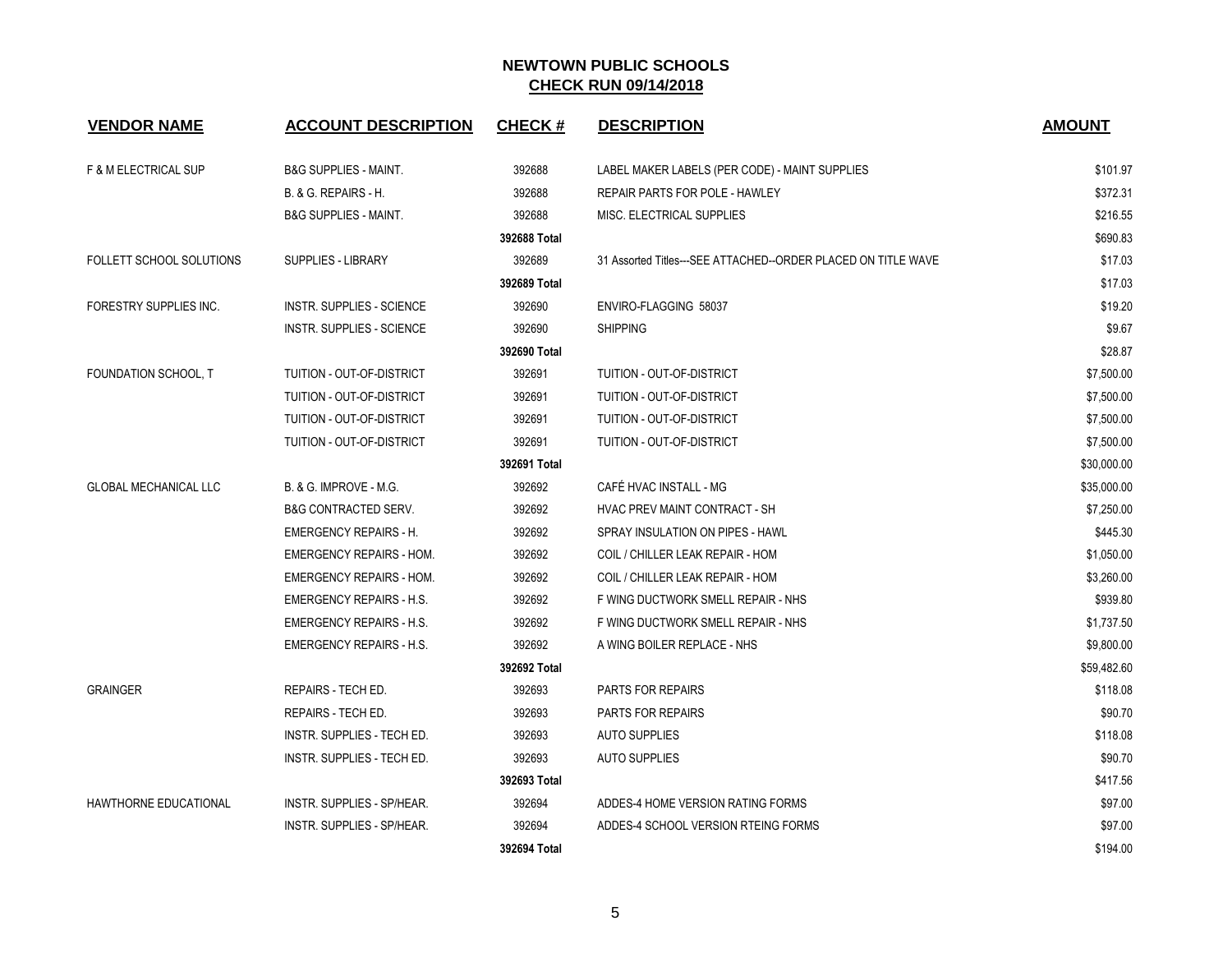| <b>VENDOR NAME</b> | <b>ACCOUNT DESCRIPTION</b>          | <b>CHECK#</b> | <b>DESCRIPTION</b>            | <b>AMOUNT</b> |
|--------------------|-------------------------------------|---------------|-------------------------------|---------------|
| HOMETOWN TOOL LLC  | <b>B&amp;G SUPPLIES - CUSTODIAL</b> | 392695        | CUSTODIAN UNIFORM - 2018-2019 | \$230.00      |
|                    | <b>B&amp;G SUPPLIES - CUSTODIAL</b> | 392695        | CUSTODIAN UNIFORM - 2018-2019 | \$248.00      |
|                    | <b>B&amp;G SUPPLIES - CUSTODIAL</b> | 392695        | CUSTODIAN UNIFORM - 2018-2019 | \$220.00      |
|                    | <b>B&amp;G SUPPLIES - CUSTODIAL</b> | 392695        | CUSTODIAN UNIFORM - 2018-2019 | \$216.98      |
|                    | <b>B&amp;G SUPPLIES - CUSTODIAL</b> | 392695        | CUSTODIAN UNIFORM - 2018-2019 | \$249.97      |
|                    | <b>B&amp;G SUPPLIES - CUSTODIAL</b> | 392695        | CUSTODIAN UNIFORM - 2018-2019 | \$246.98      |
|                    | <b>B&amp;G SUPPLIES - CUSTODIAL</b> | 392695        | CUSTODIAN UNIFORM - 2018-2019 | \$218.96      |
|                    | <b>B&amp;G SUPPLIES - CUSTODIAL</b> | 392695        | CUSTODIAN UNIFORM - 2018-2019 | \$198.97      |
|                    | <b>B&amp;G SUPPLIES - CUSTODIAL</b> | 392695        | CUSTODIAN UNIFORM - 2018-2019 | \$245.97      |
|                    | <b>B&amp;G SUPPLIES - CUSTODIAL</b> | 392695        | CUSTODIAN UNIFORM - 2018-2019 | \$219.96      |
|                    | <b>B&amp;G SUPPLIES - CUSTODIAL</b> | 392695        | CUSTODIAN UNIFORM - 2018-2019 | \$246.00      |
|                    | <b>B&amp;G SUPPLIES - CUSTODIAL</b> | 392695        | CUSTODIAN UNIFORM - 2018-2019 | \$250.00      |
|                    | <b>B&amp;G SUPPLIES - CUSTODIAL</b> | 392695        | CUSTODIAN UNIFORM - 2018-2019 | \$255.96      |
|                    | <b>B&amp;G SUPPLIES - CUSTODIAL</b> | 392695        | CUSTODIAN UNIFORM - 2018-2019 | \$250.00      |
|                    | <b>B&amp;G SUPPLIES - CUSTODIAL</b> | 392695        | CUSTODIAN UNIFORM - 2018-2019 | \$243.96      |
|                    | <b>B&amp;G SUPPLIES - CUSTODIAL</b> | 392695        | CUSTODIAN UNIFORM - 2018-2019 | \$248.97      |
|                    | <b>B&amp;G SUPPLIES - CUSTODIAL</b> | 392695        | CUSTODIAN UNIFORM - 2018-2019 | \$235.00      |
|                    | <b>B&amp;G SUPPLIES - CUSTODIAL</b> | 392695        | CUSTODIAN UNIFORM - 2018-2019 | \$245.00      |
|                    | <b>B&amp;G SUPPLIES - CUSTODIAL</b> | 392695        | CUSTODIAN UNIFORM - 2018-2019 | \$162.00      |
|                    | <b>B&amp;G SUPPLIES - CUSTODIAL</b> | 392695        | CUSTODIAN UNIFORM - 2018-2019 | \$428.98      |
|                    | <b>B&amp;G SUPPLIES - CUSTODIAL</b> | 392695        | CUSTODIAN UNIFORM - 2018-2019 | \$250.97      |
|                    | <b>B&amp;G SUPPLIES - CUSTODIAL</b> | 392695        | CUSTODIAN UNIFORM - 2018-2019 | \$240.00      |
|                    | <b>B&amp;G SUPPLIES - CUSTODIAL</b> | 392695        | CUSTODIAN UNIFORM - 2018-2019 | \$42.00       |
|                    | <b>B&amp;G SUPPLIES - CUSTODIAL</b> | 392695        | CUSTODIAN UNIFORM - 2018-2019 | \$250.00      |
|                    | <b>B&amp;G SUPPLIES - CUSTODIAL</b> | 392695        | CUSTODIAN UNIFORM - 2018-2019 | \$240.95      |
|                    | <b>B&amp;G SUPPLIES - CUSTODIAL</b> | 392695        | CUSTODIAN UNIFORM - 2018-2019 | \$203.97      |
|                    | <b>B&amp;G SUPPLIES - CUSTODIAL</b> | 392695        | CUSTODIAN UNIFORM - 2018-2019 | \$248.97      |
|                    | <b>B&amp;G SUPPLIES - CUSTODIAL</b> | 392695        | CUSTODIAN UNIFORM - 2018-2019 | \$244.00      |
|                    | <b>B&amp;G SUPPLIES - CUSTODIAL</b> | 392695        | CUSTODIAN UNIFORM - 2018-2019 | \$176.00      |
|                    | <b>B&amp;G SUPPLIES - CUSTODIAL</b> | 392695        | CUSTODIAN UNIFORM - 2018-2019 | \$234.98      |
|                    | <b>B&amp;G SUPPLIES - CUSTODIAL</b> | 392695        | CUSTODIAN UNIFORM - 2018-2019 | \$222.00      |
|                    | <b>B&amp;G SUPPLIES - CUSTODIAL</b> | 392695        | CUSTODIAN UNIFORM - 2018-2019 | \$250.00      |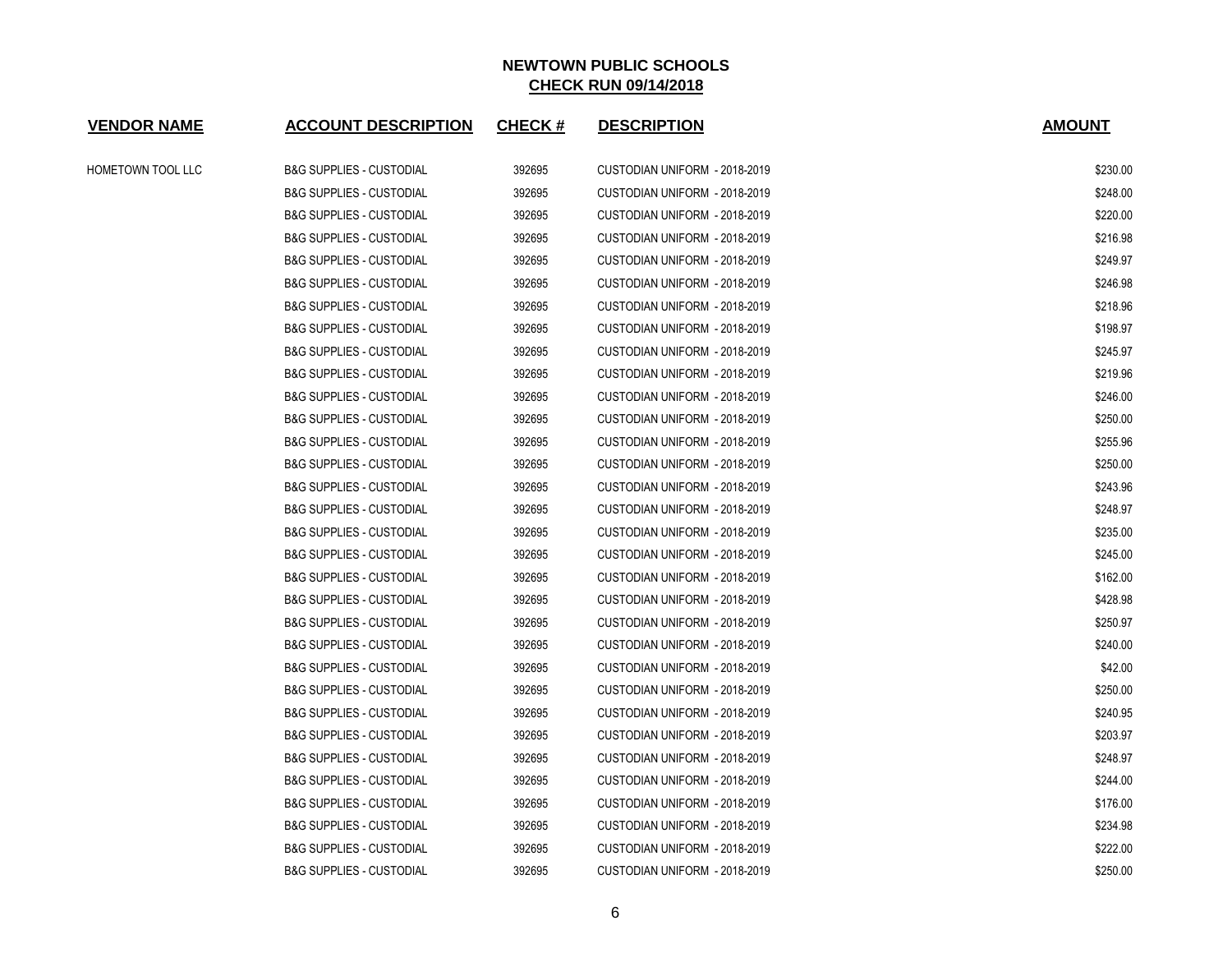| <b>VENDOR NAME</b>                 | <b>ACCOUNT DESCRIPTION</b>          | <b>CHECK#</b> | <b>DESCRIPTION</b>                                                 | <b>AMOUNT</b> |
|------------------------------------|-------------------------------------|---------------|--------------------------------------------------------------------|---------------|
| HOMETOWN TOOL LLC                  | <b>B&amp;G SUPPLIES - CUSTODIAL</b> | 392695        | CUSTODIAN UNIFORM - 2018-2019                                      | \$246.96      |
|                                    | <b>B&amp;G SUPPLIES - CUSTODIAL</b> | 392695        | CUSTODIAN UNIFORM - 2018-2019                                      | \$214.99      |
|                                    | <b>B&amp;G SUPPLIES - CUSTODIAL</b> | 392695        | CUSTODIAN UNIFORM - 2018-2019                                      | \$281.00      |
|                                    | <b>B&amp;G SUPPLIES - CUSTODIAL</b> | 392695        | CUSTODIAN UNIFORM - 2018-2019                                      | \$95.00       |
|                                    | <b>B&amp;G SUPPLIES - CUSTODIAL</b> | 392695        | CUSTODIAN UNIFORM - 2018-2019                                      | \$195.00      |
|                                    | <b>B&amp;G SUPPLIES - CUSTODIAL</b> | 392695        | CUSTODIAN UNIFORM - 2018-2019                                      | \$247.00      |
|                                    | <b>B&amp;G SUPPLIES - CUSTODIAL</b> | 392695        | CUSTODIAN UNIFORM - 2018-2019                                      | \$249.95      |
|                                    | <b>B&amp;G SUPPLIES - CUSTODIAL</b> | 392695        | CUSTODIAN UNIFORM - 2018-2019                                      | \$265.98      |
|                                    | <b>B&amp;G SUPPLIES - CUSTODIAL</b> | 392695        | CUSTODIAN UNIFORM - 2018-2019                                      | \$247.00      |
|                                    | <b>B&amp;G SUPPLIES - CUSTODIAL</b> | 392695        | CUSTODIAN UNIFORM - 2018-2019                                      | \$298.00      |
|                                    | <b>B&amp;G SUPPLIES - CUSTODIAL</b> | 392695        | CUSTODIAN UNIFORM - 2018-2019                                      | \$260.98      |
|                                    | <b>B&amp;G SUPPLIES - CUSTODIAL</b> | 392695        | CUSTODIAN UNIFORM - 2018-2019                                      | \$249.00      |
|                                    | <b>B&amp;G SUPPLIES - CUSTODIAL</b> | 392695        | CUSTODIAN UNIFORM - 2018-2019                                      | \$213.99      |
|                                    | <b>B&amp;G SUPPLIES - CUSTODIAL</b> | 392695        | CUSTODIAN UNIFORM - 2018-2019                                      | \$250.00      |
|                                    | <b>B&amp;G SUPPLIES - CUSTODIAL</b> | 392695        | CUSTODIAN UNIFORM - 2018-2019                                      | \$219.98      |
|                                    |                                     | 392695 Total  |                                                                    | \$11,000.33   |
| <b>HUDL</b>                        | <b>INSTR. SUPPLIES - SPORTS</b>     | 392696        | Ref Inv# INV00280648 Boys Varsity Football /HUDL & HUDL Play Tools | \$1,599.00    |
|                                    |                                     | 392696 Total  |                                                                    | \$1,599.00    |
| <b>HUGH'S MECHANICAL EQUIPMENT</b> | PROF. SERV. - B. & G.               | 392697        | UNDERGROUND TANK INSPECTIONS                                       | \$1,350.00    |
|                                    |                                     | 392697 Total  |                                                                    | \$1,350.00    |
| KAMCO SUPPLY CORP OF NEW           | <b>B&amp;G SUPPLIES - MAINT.</b>    | 392698        | FIBERGLASS REINFORCED PANELS, GLUE - MAINT SUPPLIES                | \$203.26      |
|                                    |                                     | 392698 Total  |                                                                    | \$203.26      |
| KINSLEY POWER SYSTEMS              | <b>B&amp;G CONTRACTED SERV.</b>     | 392699        | PREVENT MAINT GENERATOR SVC - MG/HOM/NMS/NHS 2018-2019             | \$345.00      |
|                                    | <b>B&amp;G CONTRACTED SERV.</b>     | 392699        | PREVENT MAINT GENERATOR SVC - MG/HOM/NMS/NHS 2018-2019             | \$295.00      |
|                                    | <b>B&amp;G CONTRACTED SERV.</b>     | 392699        | PREVENT MAINT GENERATOR SVC - MG/HOM/NMS/NHS 2018-2019             | \$478.00      |
|                                    | B&G CONTRACTED SERV.                | 392699        | PREVENT MAINT GENERATOR SVC - MG/HOM/NMS/NHS 2018-2019             | \$315.00      |
|                                    |                                     | 392699 Total  |                                                                    | \$1,433.00    |
| LAKESHORE LEARNING M               | INSTR. SUPPLIES - CLASSROOM         | 392700        | Draw and Write Journal (set of 10) K #RR630                        | \$230.93      |
|                                    | INSTR. SUPPLIES - CLASSROOM         | 392700        | S&H 10 %                                                           | \$34.64       |
|                                    |                                     | 392700 Total  |                                                                    | \$265.57      |
| <b>LEARNING A-Z</b>                | INSTR. SUPPLIES - SP. ED. PREK-8    | 392701        | RENEWAL FOR LAURA ESPOSITO ORDER NUMBER 6618313                    | \$489.95      |
|                                    |                                     | 392701 Total  |                                                                    | \$489.95      |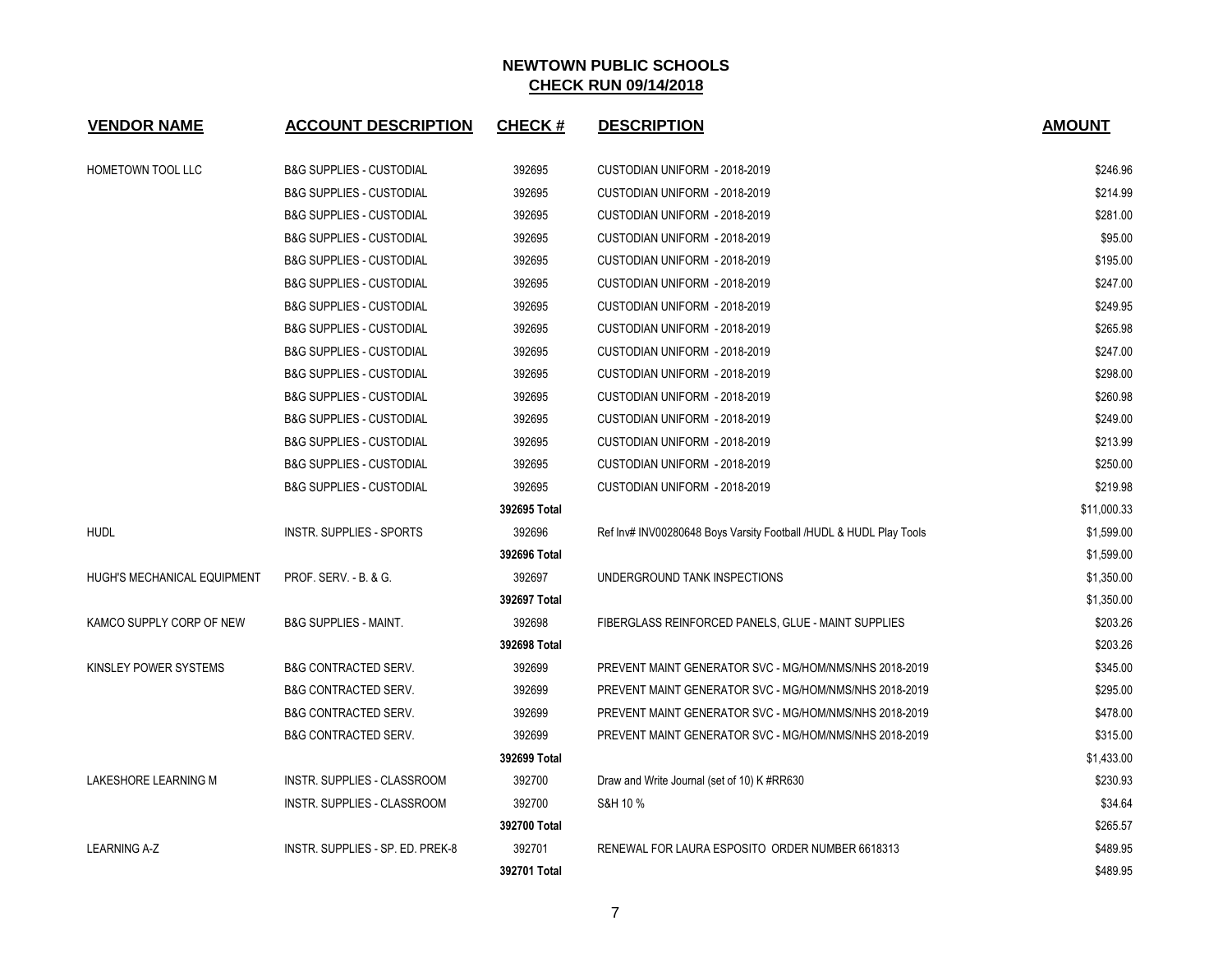| <b>VENDOR NAME</b>      | <b>ACCOUNT DESCRIPTION</b>          | <b>CHECK#</b> | <b>DESCRIPTION</b>                                             | <b>AMOUNT</b> |
|-------------------------|-------------------------------------|---------------|----------------------------------------------------------------|---------------|
| <b>PRIVATE</b>          | PROF. SERV. - PSYCH/MED. EVAL.      | 392702        | PROF. SERV. - PSYCH/MED. EVAL.                                 | \$5,400.00    |
|                         | PROF. SERV. - PSYCH/MED. EVAL.      | 392702        | PROF. SERV. - PSYCH/MED. EVAL.                                 | \$300.00      |
|                         |                                     | 392702 Total  |                                                                | \$5,700.00    |
| MAGNAKLEEN SERVICES LLC | <b>B&amp;G SUPPLIES - CUSTODIAL</b> | 392703        | MOP / RUG SERVICE - ALL SCHOOLS 2018-2019                      | \$130.00      |
|                         | <b>B&amp;G SUPPLIES - CUSTODIAL</b> | 392703        | MOP / RUG SERVICE - ALL SCHOOLS 2018-2019                      | \$166.50      |
|                         | <b>B&amp;G SUPPLIES - CUSTODIAL</b> | 392703        | MOP / RUG SERVICE - ALL SCHOOLS 2018-2019                      | \$100.50      |
|                         | <b>B&amp;G SUPPLIES - CUSTODIAL</b> | 392703        | MOP / RUG SERVICE - ALL SCHOOLS 2018-2019                      | \$48.50       |
|                         | <b>B&amp;G SUPPLIES - CUSTODIAL</b> | 392703        | MOP / RUG SERVICE - ALL SCHOOLS 2018-2019                      | \$26.00       |
|                         | <b>B&amp;G SUPPLIES - CUSTODIAL</b> | 392703        | MOP / RUG SERVICE - ALL SCHOOLS 2018-2019                      | \$18.00       |
|                         | <b>B&amp;G SUPPLIES - CUSTODIAL</b> | 392703        | MOP / RUG SERVICE - ALL SCHOOLS 2018-2019                      | \$18.00       |
|                         | <b>B&amp;G SUPPLIES - CUSTODIAL</b> | 392703        | MOP / RUG SERVICE - ALL SCHOOLS 2018-2019                      | \$201.00      |
|                         | <b>B&amp;G SUPPLIES - CUSTODIAL</b> | 392703        | MOP / RUG SERVICE - ALL SCHOOLS 2018-2019                      | \$26.00       |
|                         | <b>B&amp;G SUPPLIES - CUSTODIAL</b> | 392703        | MOP / RUG SERVICE - ALL SCHOOLS 2018-2019                      | \$36.00       |
|                         | <b>B&amp;G SUPPLIES - CUSTODIAL</b> | 392703        | MOP / RUG SERVICE - ALL SCHOOLS 2018-2019                      | \$47.15       |
|                         | <b>B&amp;G SUPPLIES - CUSTODIAL</b> | 392703        | MOP / RUG SERVICE - ALL SCHOOLS 2018-2019                      | \$60.65       |
|                         | <b>B&amp;G SUPPLIES - CUSTODIAL</b> | 392703        | MOP / RUG SERVICE - ALL SCHOOLS 2018-2019                      | \$33.80       |
|                         | <b>B&amp;G SUPPLIES - CUSTODIAL</b> | 392703        | MOP / RUG SERVICE - ALL SCHOOLS 2018-2019                      | \$21.50       |
|                         | <b>B&amp;G SUPPLIES - CUSTODIAL</b> | 392703        | MOP / RUG SERVICE - ALL SCHOOLS 2018-2019                      | \$30.65       |
|                         | <b>B&amp;G SUPPLIES - CUSTODIAL</b> | 392703        | MOP / RUG SERVICE - ALL SCHOOLS 2018-2019                      | \$28.25       |
|                         | <b>B&amp;G SUPPLIES - CUSTODIAL</b> | 392703        | MOP / RUG SERVICE - ALL SCHOOLS 2018-2019                      | \$109.70      |
|                         | <b>B&amp;G SUPPLIES - CUSTODIAL</b> | 392703        | MOP / RUG SERVICE - ALL SCHOOLS 2018-2019                      | \$47.15       |
|                         | <b>B&amp;G SUPPLIES - CUSTODIAL</b> | 392703        | MOP / RUG SERVICE - ALL SCHOOLS 2018-2019                      | \$60.65       |
|                         | <b>B&amp;G SUPPLIES - CUSTODIAL</b> | 392703        | MOP / RUG SERVICE - ALL SCHOOLS 2018-2019                      | \$33.80       |
|                         | <b>B&amp;G SUPPLIES - CUSTODIAL</b> | 392703        | MOP / RUG SERVICE - ALL SCHOOLS 2018-2019                      | \$21.50       |
|                         | <b>B&amp;G SUPPLIES - CUSTODIAL</b> | 392703        | MOP / RUG SERVICE - ALL SCHOOLS 2018-2019                      | \$30.65       |
|                         | <b>B&amp;G SUPPLIES - CUSTODIAL</b> | 392703        | MOP / RUG SERVICE - ALL SCHOOLS 2018-2019                      | \$28.25       |
|                         |                                     | 392703 Total  |                                                                | \$1,324.20    |
| MANNING, DANA           | STAFF TRAVEL - ADMIN.               | 392704        | <b>TRAVEL WORKSHOP</b>                                         | \$43.38       |
|                         |                                     | 392704 Total  |                                                                | \$43.38       |
| MASON W.B. INC.         | INSTR. SUPPLIES - SCIENCE           | 392705        | pens, folderscalendar, flipchart, stringcards, markers, clips, | \$180.79      |
|                         | INSTR. SUPPLIES - CLASSROOM         | 392705        | Grade4/Kelly Lilly/Matt Varrone                                | \$2.66        |
|                         | <b>INSTR. SUPPLIES - CLASSROOM</b>  | 392705        | Kindergarten Grade 3 Office                                    | \$45.00       |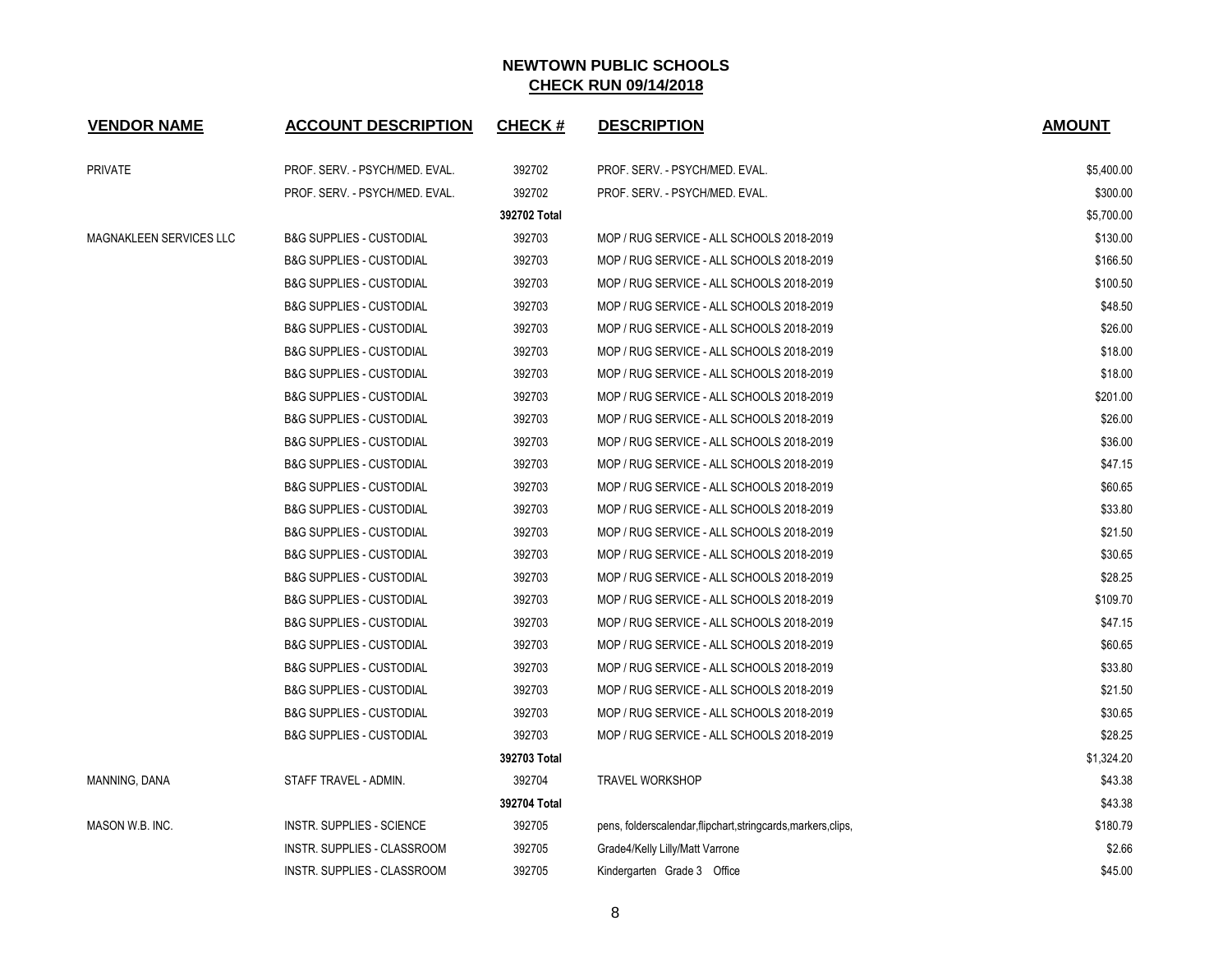| <b>VENDOR NAME</b> | <b>ACCOUNT DESCRIPTION</b>   | <b>CHECK#</b> | <b>DESCRIPTION</b>                                                                 | <b>AMOUNT</b> |
|--------------------|------------------------------|---------------|------------------------------------------------------------------------------------|---------------|
| MASON W.B. INC.    | INSTR. SUPPLIES - CLASSROOM  | 392705        | Kindergarten Grade 3 Office                                                        | \$15.99       |
|                    | INSTR. SUPPLIES - CLASSROOM  | 392705        | Kindergarten Grade 3 Office                                                        | \$32.64       |
|                    | INSTR. SUPPLIES - CLASSROOM  | 392705        | Kindergarten Grade 3 Office                                                        | \$10.14       |
|                    | OFF. SUPPLIES - BUS. SERV.   | 392705        | <b>SUPPLIES 2018/19</b>                                                            | \$30.85       |
|                    | OFF. SUPPLIES - BUS. SERV.   | 392705        | WATER 2018/19                                                                      | \$34.93       |
|                    | OFF. SUPPLIES - BUS. SERV.   | 392705        | <b>SUPPLIES 2018/19</b>                                                            | \$10.56       |
|                    | OFF. SUPPLIES - BUS. SERV.   | 392705        | COFFEE 20081/19                                                                    | \$45.96       |
|                    | OFF. SUPPLIES - BUS. SERV.   | 392705        | <b>SUPPLIES 2018/19</b>                                                            | \$54.76       |
|                    | OFF. SUPPLIES - BUS. SERV.   | 392705        | <b>SUPPLIES 2018/19</b>                                                            | \$26.72       |
|                    | INSTR. SUPPLIES - CLASSROOM  | 392705        | Classroom Supplies - Kindergarten - See attached - no shipping                     | \$8.64        |
|                    | INSTR. SUPPLIES - CLASSROOM  | 392705        | Classroom furniture, Storage cabinet and lab table. See attached quote             | \$470.00      |
|                    | INSTR. SUPPLIES - CLASSROOM  | 392705        | Freight charges                                                                    | \$190.60      |
|                    | INSTR. SUPPLIES - CLASSROOM  | 392705        | Furniture for classrooms per attached quote                                        | \$410.00      |
|                    | INSTR. SUPPLIES - SCIENCE    | 392705        | CLASSROOM MARKERS. SCISSORS, BATTERIES, ERASERS, WHITE OUT, CLIPS                  | \$74.68       |
|                    | INSTR. SUPPLIES - SCIENCE    | 392705        | CLASSROOM MARKERS. SCISSORS, BATTERIES, ERASERS, WHITE OUT, CLIPS                  | \$32.95       |
|                    | INSTR. SUPPLIES - SCIENCE    | 392705        | CLASSROOM MARKERS. SCISSORS, BATTERIES, ERASERS, WHITE OUT, CLIPS                  | \$8.93        |
|                    | INSTR. SUPPLIES - SCIENCE    | 392705        | PENS, EXPO MARKERS, SHARPIE MARKERS, INDEX CARDS, FLIP CHARTS                      | \$60.87       |
|                    | INSTR. SUPPLIES - SCIENCE    | 392705        | PENS, EXPO MARKERS, SHARPIE MARKERS, INDEX CARDS, FLIP CHARTS                      | \$106.00      |
|                    | INSTR. SUPPLIES - SCIENCE    | 392705        | PENS, EXPO MARKERS, SHARPIE MARKERS, INDEX CARDS, FLIP CHARTS                      | \$35.70       |
|                    | <b>INSTR. SUPPLIES - ART</b> | 392705        | Elmers All Glue, White, 7.625 oz. bottles, Item # EPIE1324                         | \$47.16       |
|                    | <b>INSTR. SUPPLIES - ART</b> | 392705        | Premier Tempera Paint, White, 32 oz., Item #CYO541232053                           | \$21.76       |
|                    | <b>INSTR. SUPPLIES - ART</b> | 392705        | Premier Tempera Paint, Brown, 32 oz., Item #CYO541232007                           | \$25.53       |
|                    | INSTR. SUPPLIES - ART        | 392705        | Premier Tempera Paint, Red, 32 oz., Item #CYO541232038                             | \$17.02       |
|                    | <b>INSTR. SUPPLIES - ART</b> | 392705        | Premier Tempera Paint, Black, 32 oz., Item #CYO541232051                           | \$25.53       |
|                    | INSTR. SUPPLIES - ART        | 392705        | Heavyweight Tag board, White, 18 x 24, 100-pack, Item #PAC5220                     | \$71.68       |
|                    | OFF. SUPPLIES - ADMIN.       | 392705        | Office supplies needed during year.                                                | \$164.42      |
|                    | OFF. SUPPLIES - ADMIN.       | 392705        | Office supplies needed during year.                                                | \$131.20      |
|                    | INSTR. SUPPLIES - CLASSROOM  | 392705        | Classroom supplies as needed throughout the school year.                           | \$145.23      |
|                    | INSTR. SUPPLIES - CLASSROOM  | 392705        | Classroom supplies as needed throughout the school year.                           | \$379.00      |
|                    | INSTR. SUPPLIES - CLASSROOM  | 392705        | Misc. School Supplies, K-4, CREC Bid prices, including: mending tape, masking tape | \$160.87      |
|                    | INSTR. SUPPLIES - CLASSROOM  | 392705        | Misc. School Supplies, K-4, CREC Bid prices, including: mending tape, masking tape | \$10.08       |
|                    | INSTR. SUPPLIES - CLASSROOM  | 392705        | Misc. School Supplies, K-4, CREC Bid prices, including: mending tape, masking tape | \$148.69      |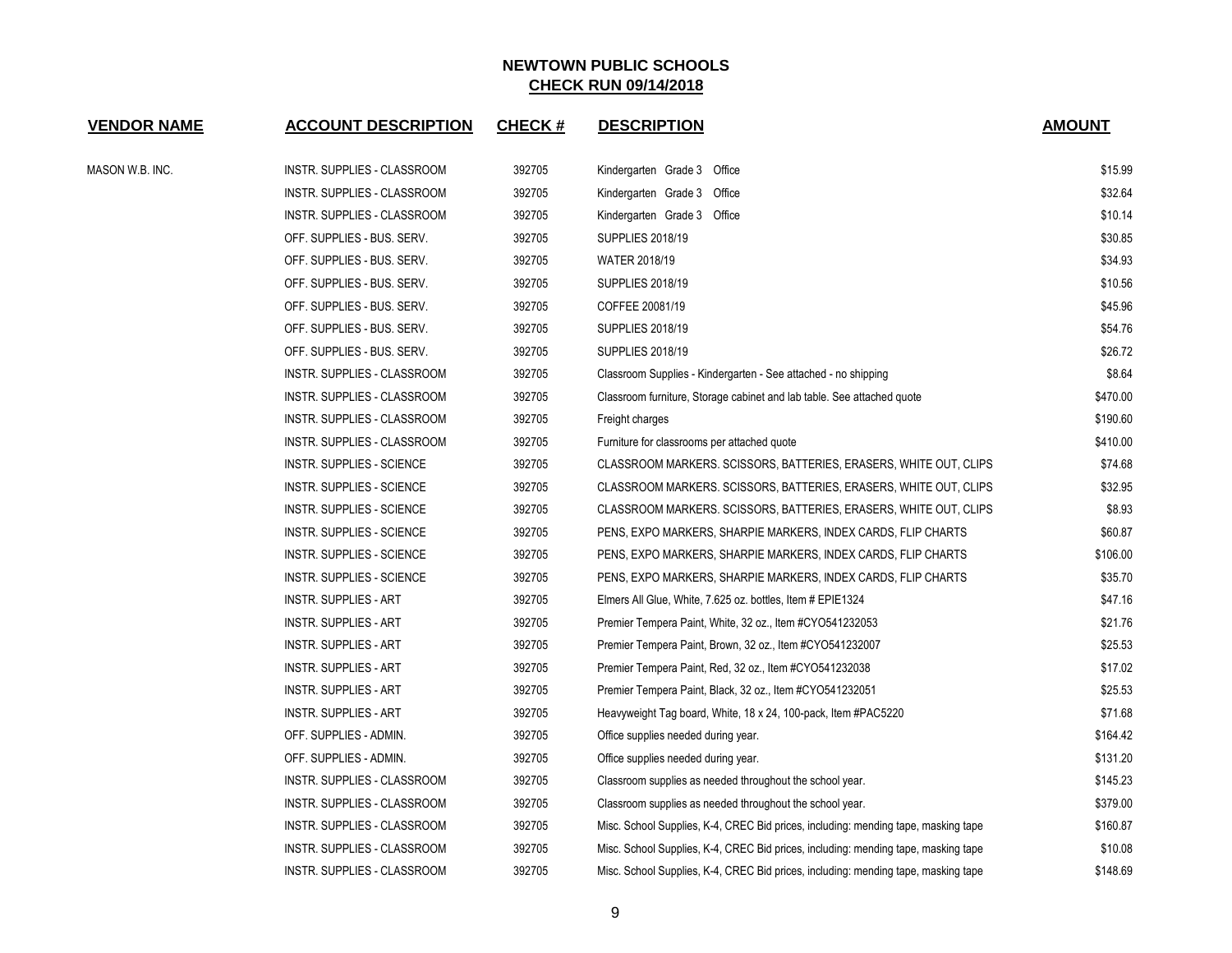| <b>VENDOR NAME</b>        | <b>ACCOUNT DESCRIPTION</b>          | <b>CHECK#</b> | <b>DESCRIPTION</b>                                                       | <b>AMOUNT</b> |
|---------------------------|-------------------------------------|---------------|--------------------------------------------------------------------------|---------------|
| MASON W.B. INC.           | OFF. SUPPLIES - BUS. SERV.          | 392705        | HON-H893.L.L. 3 DRAWER FILE CABINET COLOR: PUTTY                         | \$1,338.00    |
|                           | INSTR. SUPPLIES - CLASSROOM         | 392705        | Chart Paper PAC5296                                                      | \$31.82       |
|                           | INSTR. SUPPLIES - CLASSROOM         | 392705        | For purchase of supplies as needed through school year.                  | \$423.78      |
|                           |                                     | 392705 Total  |                                                                          | \$5,031.14    |
| <b>MEMOLI, MATT</b>       | INSTR. SUPPLIES - SPORTS            | 392706        | <b>SPORTS SUPPLIES</b>                                                   | \$493.58      |
|                           |                                     | 392706 Total  |                                                                          | \$493.58      |
| MEYER WILLIAM B.INC.      | OFF. SUPPLIES - PUPIL SERV.         | 392707        | <b>RECORDS STORAGE</b>                                                   | \$277.05      |
|                           |                                     | 392707 Total  |                                                                          | \$277.05      |
| <b>MITCHELL</b>           | FUEL FOR VEHICLES - TRANS.          | 392708        | PROPANE 866.3                                                            | \$1,117.53    |
|                           | <b>FUEL FOR VEHICLES - TRANS.</b>   | 392708        | PROPANE 950.0                                                            | \$1,225.50    |
|                           | FUEL FOR VEHICLES - TRANS.          | 392708        | PROPANE 1500.                                                            | \$1,935.00    |
|                           |                                     | 392708 Total  |                                                                          | \$4,278.03    |
| MONROE ELECTRIC LLC       | <b>EMERGENCY REPAIRS - M.S.</b>     | 392709        | WIRING NEW COOLERS - NMS                                                 | \$2,253.63    |
|                           |                                     | 392709 Total  |                                                                          | \$2,253.63    |
| MOORE MEDICAL LLC         | <b>B&amp;G SUPPLIES - CUSTODIAL</b> | 392710        | NON LATEX GLOVES - CUST SUPPLIES                                         | \$376.20      |
|                           |                                     | 392710 Total  |                                                                          | \$376.20      |
| NATIONAL GEOGRAPHIC GEOBE | INSTR. SUPPLIES - CLASSROOM         | 392711        | Registration for 2019 National Geographic Bee - Reed Intermediate School | \$90.00       |
|                           |                                     | 392711 Total  |                                                                          | \$90.00       |
| NATIONAL WILDLIFE FEDERAT | INSTR. SUPPLIES - CLASSROOM         | 392712        | Ranger Rich Subscription - 1st grade                                     | \$14.95       |
|                           | INSTR. SUPPLIES - CLASSROOM         | 392712        | Ranger Rich Subscription - 1st grade                                     | \$14.95       |
|                           | INSTR. SUPPLIES - CLASSROOM         | 392712        | Ranger Rich Subscription - 1st grade                                     | \$14.96       |
|                           | INSTR. SUPPLIES - CLASSROOM         | 392712        | Ranger Rich Subscription - 1st grade                                     | \$14.95       |
|                           |                                     | 392712 Total  |                                                                          | \$59.81       |
| NEWTOWN HARDWARE          | <b>B&amp;G SUPPLIES - MAINT.</b>    | 392713        | MAINT SUPPLIES 2018-2019                                                 | \$22.28       |
|                           | <b>B&amp;G SUPPLIES - MAINT.</b>    | 392713        | MAINT SUPPLIES 2018-2019                                                 | \$35.98       |
|                           | <b>B&amp;G SUPPLIES - MAINT.</b>    | 392713        | MAINT SUPPLIES 2018-2019                                                 | \$114.21      |
|                           | <b>B&amp;G SUPPLIES - MAINT.</b>    | 392713        | MAINT SUPPLIES 2018-2019                                                 | \$77.62       |
|                           | <b>B&amp;G SUPPLIES - MAINT.</b>    | 392713        | MAINT SUPPLIES 2018-2019                                                 | \$27.93       |
|                           | <b>B&amp;G SUPPLIES - MAINT.</b>    | 392713        | MAINT SUPPLIES 2018-2019                                                 | \$2.16        |
|                           | <b>B&amp;G SUPPLIES - MAINT.</b>    | 392713        | MAINT SUPPLIES 2018-2019                                                 | \$20.67       |
|                           | <b>B&amp;G SUPPLIES - MAINT.</b>    | 392713        | MAINT SUPPLIES 2018-2019                                                 | \$18.91       |
|                           | <b>B&amp;G SUPPLIES - MAINT.</b>    | 392713        | MAINT SUPPLIES 2018-2019                                                 | \$5.38        |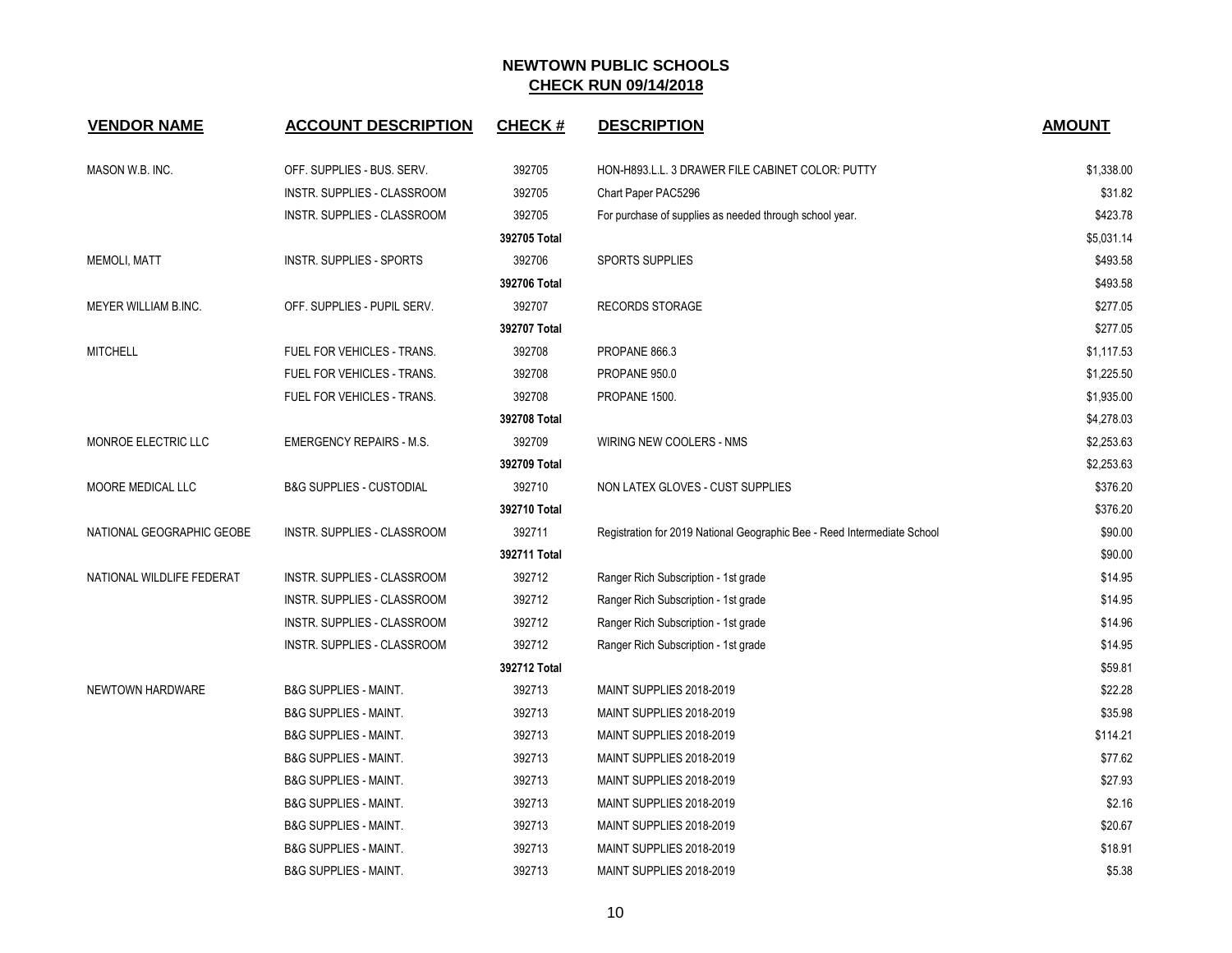| <b>VENDOR NAME</b> | <b>ACCOUNT DESCRIPTION</b>       | <b>CHECK#</b> | <b>DESCRIPTION</b>       | <b>AMOUNT</b> |
|--------------------|----------------------------------|---------------|--------------------------|---------------|
| NEWTOWN HARDWARE   | <b>B&amp;G SUPPLIES - MAINT.</b> | 392713        | MAINT SUPPLIES 2018-2019 | \$21.57       |
|                    | <b>B&amp;G SUPPLIES - MAINT.</b> | 392713        | MAINT SUPPLIES 2018-2019 | \$35.61       |
|                    | <b>B&amp;G SUPPLIES - MAINT.</b> | 392713        | MAINT SUPPLIES 2018-2019 | \$23.44       |
|                    | <b>B&amp;G SUPPLIES - MAINT.</b> | 392713        | MAINT SUPPLIES 2018-2019 | \$49.45       |
|                    | <b>B&amp;G SUPPLIES - MAINT.</b> | 392713        | MAINT SUPPLIES 2018-2019 | \$34.17       |
|                    | <b>B&amp;G SUPPLIES - MAINT.</b> | 392713        | MAINT SUPPLIES 2018-2019 | \$28.75       |
|                    | <b>B&amp;G SUPPLIES - MAINT.</b> | 392713        | MAINT SUPPLIES 2018-2019 | \$69.26       |
|                    | <b>B&amp;G SUPPLIES - MAINT.</b> | 392713        | MAINT SUPPLIES 2018-2019 | \$59.38       |
|                    | <b>B&amp;G SUPPLIES - MAINT.</b> | 392713        | MAINT SUPPLIES 2018-2019 | \$51.27       |
|                    | <b>B&amp;G SUPPLIES - MAINT.</b> | 392713        | MAINT SUPPLIES 2018-2019 | \$3.59        |
|                    | <b>B&amp;G SUPPLIES - MAINT.</b> | 392713        | MAINT SUPPLIES 2018-2019 | \$48.10       |
|                    | <b>B&amp;G SUPPLIES - MAINT.</b> | 392713        | MAINT SUPPLIES 2018-2019 | \$232.49      |
|                    | <b>B&amp;G SUPPLIES - MAINT.</b> | 392713        | MAINT SUPPLIES 2018-2019 | \$18.24       |
|                    | <b>B&amp;G SUPPLIES - MAINT.</b> | 392713        | MAINT SUPPLIES 2018-2019 | \$52.97       |
|                    | <b>B&amp;G SUPPLIES - MAINT.</b> | 392713        | MAINT SUPPLIES 2018-2019 | \$59.14       |
|                    | <b>B&amp;G SUPPLIES - MAINT.</b> | 392713        | MAINT SUPPLIES 2018-2019 | \$13.46       |
|                    | <b>B&amp;G SUPPLIES - MAINT.</b> | 392713        | MAINT SUPPLIES 2018-2019 | \$34.02       |
|                    | <b>B&amp;G SUPPLIES - MAINT.</b> | 392713        | MAINT SUPPLIES 2018-2019 | \$108.27      |
|                    | <b>B&amp;G SUPPLIES - MAINT.</b> | 392713        | MAINT SUPPLIES 2018-2019 | \$40.45       |
|                    | <b>B&amp;G SUPPLIES - MAINT.</b> | 392713        | MAINT SUPPLIES 2018-2019 | \$26.95       |
|                    | <b>B&amp;G SUPPLIES - MAINT.</b> | 392713        | MAINT SUPPLIES 2018-2019 | \$157.64      |
|                    | <b>B&amp;G SUPPLIES - MAINT.</b> | 392713        | MAINT SUPPLIES 2018-2019 | \$6.82        |
|                    | <b>B&amp;G SUPPLIES - MAINT.</b> | 392713        | MAINT SUPPLIES 2018-2019 | \$78.27       |
|                    | <b>B&amp;G SUPPLIES - MAINT.</b> | 392713        | MAINT SUPPLIES 2018-2019 | \$16.06       |
|                    | <b>B&amp;G SUPPLIES - MAINT.</b> | 392713        | MAINT SUPPLIES 2018-2019 | \$2.06        |
|                    | <b>B&amp;G SUPPLIES - MAINT.</b> | 392713        | MAINT SUPPLIES 2018-2019 | \$27.90       |
|                    | <b>B&amp;G SUPPLIES - MAINT.</b> | 392713        | MAINT SUPPLIES 2018-2019 | \$40.46       |
|                    | <b>B&amp;G SUPPLIES - MAINT.</b> | 392713        | MAINT SUPPLIES 2018-2019 | \$75.00       |
|                    | <b>B&amp;G SUPPLIES - MAINT.</b> | 392713        | MAINT SUPPLIES 2018-2019 | \$57.84       |
|                    | <b>B&amp;G SUPPLIES - MAINT.</b> | 392713        | MAINT SUPPLIES 2018-2019 | \$18.86       |
|                    | <b>B&amp;G SUPPLIES - MAINT.</b> | 392713        | MAINT SUPPLIES 2018-2019 | \$67.38       |
|                    | <b>B&amp;G SUPPLIES - MAINT.</b> | 392713        | MAINT SUPPLIES 2018-2019 | \$53.07       |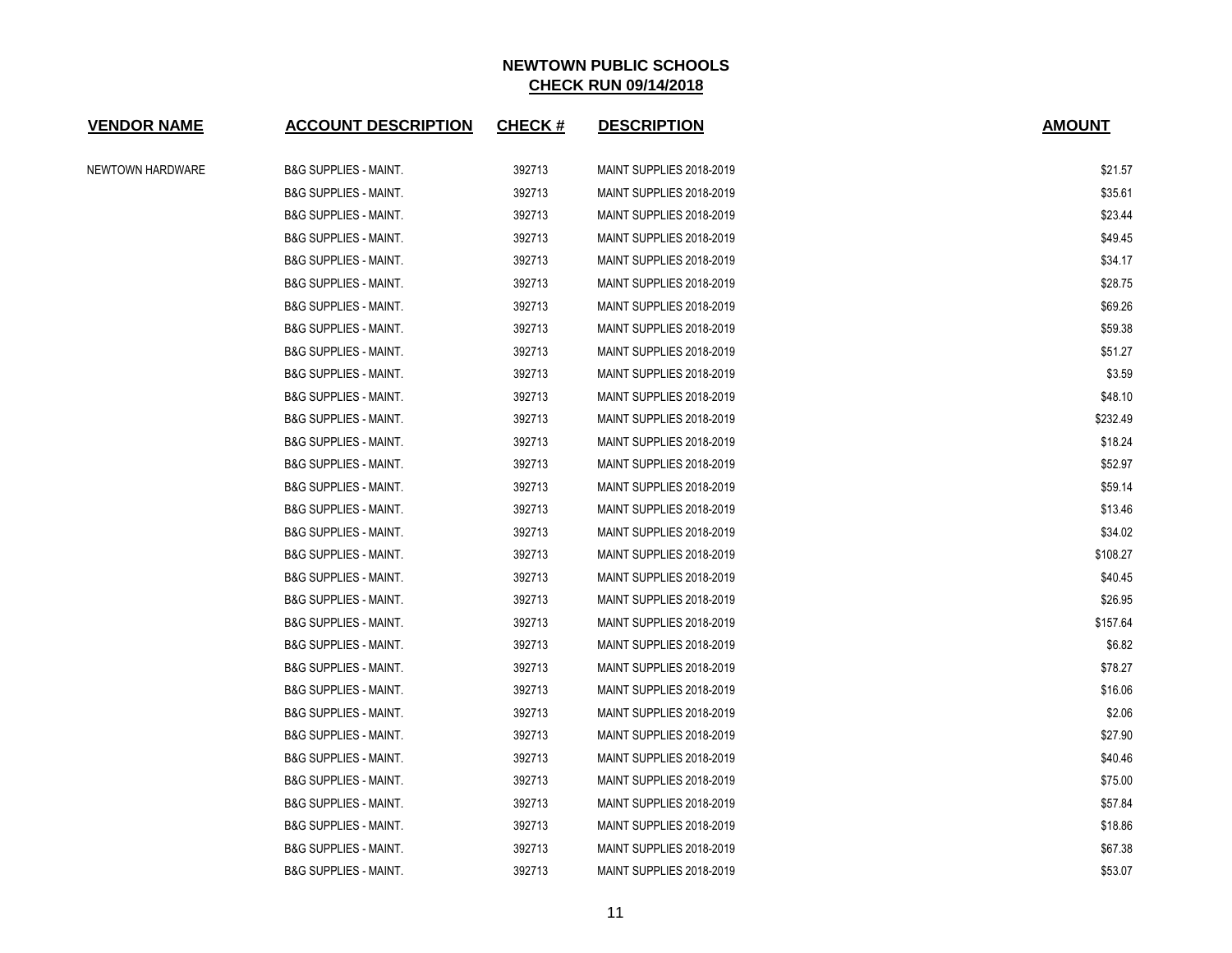| <b>VENDOR NAME</b>        | <b>ACCOUNT DESCRIPTION</b>         | <b>CHECK#</b> | <b>DESCRIPTION</b>                                                                 | <b>AMOUNT</b> |
|---------------------------|------------------------------------|---------------|------------------------------------------------------------------------------------|---------------|
| NEWTOWN HARDWARE          | <b>B&amp;G SUPPLIES - MAINT.</b>   | 392713        | MAINT SUPPLIES 2018-2019                                                           | \$18.88       |
|                           | <b>B&amp;G SUPPLIES - MAINT.</b>   | 392713        | MAINT SUPPLIES 2018-2019                                                           | \$17.44       |
|                           |                                    | 392713 Total  |                                                                                    | \$1,973.40    |
| OFFICE DEPOT, INC.        | <b>INSTR. SUPPLIES - ART</b>       | 392714        | Instructional supplies Art Free shipping                                           | \$408.32      |
|                           | <b>INSTR. SUPPLIES - ART</b>       | 392714        | Instructional supplies Art  Free shipping                                          | \$149.94      |
|                           | <b>INSTR. SUPPLIES - CLASSROOM</b> | 392714        | Assorted Items priced per consortium bid. Free ship. Items include colored pencils | \$381.60      |
| OFFICE DEPOT, INC.        | INSTR. SUPPLIES - CLASSROOM        | 392714        | Assorted Items priced per consortium bid. Free ship. Items include colored pencil  | \$36.76       |
|                           |                                    | 392714 Total  |                                                                                    | \$976.62      |
| ORIGO EDUCATION           | TEXTBOOKS - CLASSROOM              | 392715        | Origo Stepping Stones 2.0, Grade K, Student Journal and Practice Book Set          | \$114.75      |
|                           | TEXTBOOKS - CLASSROOM              | 392715        | Shipping & Handling Charges                                                        | \$11.48       |
|                           |                                    | 392715 Total  |                                                                                    | \$126.23      |
| OVERHEAD DOOR COMPANY OF  | <b>EMERGENCY REPAIRS - GEN.</b>    | 392716        | REPAIR OVERHEAD DOOR - MAINT SHOP                                                  | \$375.80      |
|                           |                                    | 392716 Total  |                                                                                    | \$375.80      |
| PAUL PETRUSHONIS STAINED  | B. & G. IMPROVE - S.H.             | 392717        | (FABRICATED) LEADED GLASS PANEL 27 3/4 X 84 1/4                                    | \$5,800.00    |
|                           |                                    | 392717 Total  |                                                                                    | \$5,800.00    |
| PIERCE, CHRISSIE          | INSTR. SUPPLIES - CLASSROOM        | 392718        | <b>EASY CBM</b>                                                                    | \$39.99       |
|                           |                                    | 392718 Total  |                                                                                    | \$39.99       |
| REALLY GOOD STUFF INC.    | INSTR. SUPPLIES - CLASSROOM        | 392719        | Durable Book and binder holders S&H 10% 9.60 Total 105.58                          | \$95.98       |
|                           |                                    | 392719 Total  |                                                                                    | \$95.98       |
| SAFETY-KLEEN SYSTEMS      | EQUIP RENTAL - B&G                 | 392720        | PARTS WASHER CLEANING - MAINT SHOP                                                 | \$237.60      |
|                           |                                    | 392720 Total  |                                                                                    | \$237.60      |
| SANDY HOOK ACTIVITIES FUN | STAFF TRAIN. - STAFF DEVELOP.      | 392721        | playmakers                                                                         | \$588.36      |
|                           |                                    | 392721 Total  |                                                                                    | \$588.36      |
| <b>SCHOOL SPECIALTY</b>   | INSTR. SUPPLIES - CLASSROOM        | 392722        | Special Education Supplies 2018/2019                                               | \$348.58      |
|                           | INSTR. SUPPLIES - CLASSROOM        | 392722        | Physical Education Supplies 2018/2019                                              | \$69.06       |
|                           | INSTR. SUPPLIES - CLASSROOM        | 392722        | Grade 3 Supplies 2018/2019                                                         | \$1,026.80    |
|                           | INSTR. SUPPLIES - CLASSROOM        | 392722        | School Psychologist Supplies 2018/2019                                             | \$54.22       |
|                           | INSTR. SUPPLIES - CLASSROOM        | 392722        | School Psychologist Supplies 2018/2019                                             | \$977.92      |
|                           | SUPPLIES - LIBRARY                 | 392722        | Post-It Pop-up lined 3 x 3 inch notes, canary yellow, 6-pack                       | \$21.82       |
|                           | SUPPLIES - LIBRARY                 | 392722        | Labels, Reposition inkjet, 1 x 2.625, White, AVE58160, 750-pack                    | \$14.67       |
|                           | <b>SUPPLIES - LIBRARY</b>          | 392722        | Nameplates, Boho Birds, pack of 30, Item #1497380                                  | \$6.89        |
|                           | <b>SUPPLIES - LIBRARY</b>          | 392722        | Zipper Seal Bags, 10.5 x 11, box of 19, Item #1325459                              | \$2.94        |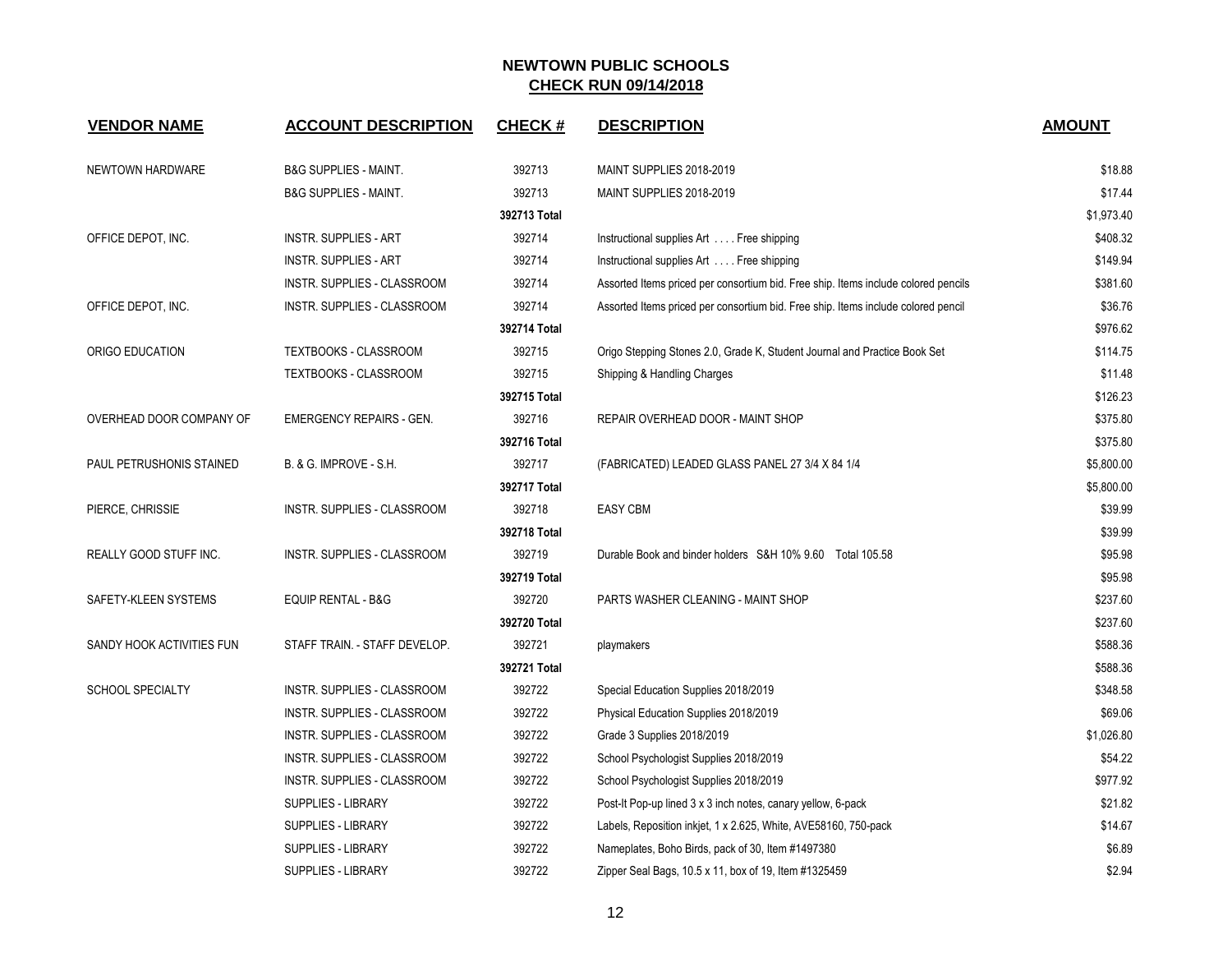| <b>VENDOR NAME</b>               | <b>ACCOUNT DESCRIPTION</b>       | <b>CHECK#</b> | <b>DESCRIPTION</b>                                                          | <b>AMOUNT</b> |
|----------------------------------|----------------------------------|---------------|-----------------------------------------------------------------------------|---------------|
| <b>SCHOOL SPECIALTY</b>          | SUPPLIES - LIBRARY               | 392722        | Desk pad calendar, School Smart, Jan. 2019-Dec., 2019                       | \$6.22        |
|                                  | SUPPLIES - LIBRARY               | 392722        | Labels, removable, 1 x 3, Orange Neon, AVE05477, pack of 200                | \$6.49        |
|                                  | INSTR. SUPPLIES - CLASSROOM      | 392722        | School Smart Paper Doilies, 100/pack, white, Round, 8 inch                  | \$7.50        |
|                                  | INSTR. SUPPLIES - CLASSROOM      | 392722        | School Smart Paper Doilies, 100/pack, white, Round, 4 inch                  | \$4.28        |
|                                  | INSTR. SUPPLIES - CLASSROOM      | 392722        | School Smart Paper Doilies, 100/pack, white, Round, 6 inch                  | \$5.15        |
|                                  | INSTR. SUPPLIES - CLASSROOM      | 392722        | Hook and Loop Coins, 3/4 inch, white, 200/pack, Item #1467942               | \$16.88       |
|                                  |                                  | 392722 Total  |                                                                             | \$2,569.42    |
| <b>SCOTT'S SPORTS SUPPLIES I</b> | INSTR. SUPPLIES - SPORTS         | 392723        | Soccer/Field Hockey Balls& Equipment Ref # SSS04                            | \$1,910.00    |
|                                  |                                  | 392723 Total  |                                                                             | \$1,910.00    |
| <b>SECURE ECO SHRED</b>          | CONTRACTED SERV. - ADMIN.        | 392724        | shredding contract July 2018 - June 2019                                    | \$35.00       |
|                                  |                                  | 392724 Total  |                                                                             | \$35.00       |
| SHEFFIELD POTTERY IN             | <b>INSTR. SUPPLIES - ART</b>     | 392725        | Item 80800 Super white Moist Ceramic Clay                                   | \$453.00      |
|                                  |                                  | 392725 Total  |                                                                             | \$453.00      |
| SPORTS IMPORTS                   | INSTR. SUPPLIES - SPORTS         | 392726        | REF Quote# 38407 - Additional equipment for new Volleyball Poles/Stanchions | \$546.15      |
|                                  |                                  | 392726 Total  |                                                                             | \$546.15      |
| STADIUM SYSTEM, INC.             | <b>REPAIRS - SPORTS</b>          | 392727        | Ref Inv# IMH-260819 Volleyball Reconditioning                               | \$1,299.50    |
|                                  | REPAIRS - SPORTS                 | 392727        | Ref Inv# IMH-260819 Volleyball Reconditioning                               | \$148.60      |
|                                  |                                  | 392727 Total  |                                                                             | \$1,448.10    |
| STENTIFORD, TOD                  | INSTR. SUPPLIES - CLASSROOM      | 392728        | <b>SUPPLIES</b>                                                             | \$246.84      |
|                                  |                                  | 392728 Total  |                                                                             | \$246.84      |
| STEPNEY HARDWARE INC.            | <b>B&amp;G SUPPLIES - MAINT.</b> | 392729        | FOR MAINT SUPPLIES 2018-2019                                                | \$49.19       |
|                                  | <b>B&amp;G SUPPLIES - MAINT.</b> | 392729        | FOR MAINT SUPPLIES 2018-2019                                                | \$55.96       |
|                                  | <b>B&amp;G SUPPLIES - MAINT.</b> | 392729        | FOR MAINT SUPPLIES 2018-2019                                                | \$41.99       |
|                                  | <b>B&amp;G SUPPLIES - MAINT.</b> | 392729        | FOR MAINT SUPPLIES 2018-2019                                                | \$33.16       |
|                                  | <b>B&amp;G SUPPLIES - MAINT.</b> | 392729        | FOR MAINT SUPPLIES 2018-2019                                                | \$9.95        |
|                                  | <b>B&amp;G SUPPLIES - MAINT.</b> | 392729        | FOR MAINT SUPPLIES 2018-2019                                                | (\$41.99)     |
|                                  | <b>B&amp;G SUPPLIES - MAINT.</b> | 392729        | FOR MAINT SUPPLIES 2018-2019                                                | \$43.95       |
|                                  | <b>B&amp;G SUPPLIES - MAINT.</b> | 392729        | FOR MAINT SUPPLIES 2018-2019                                                | \$61.79       |
|                                  | <b>B&amp;G SUPPLIES - MAINT.</b> | 392729        | FOR MAINT SUPPLIES 2018-2019                                                | \$21.91       |
|                                  | <b>B&amp;G SUPPLIES - MAINT.</b> | 392729        | FOR MAINT SUPPLIES 2018-2019                                                | \$27.98       |
|                                  | <b>B&amp;G SUPPLIES - MAINT.</b> | 392729        | FOR MAINT SUPPLIES 2018-2019                                                | \$7.92        |
|                                  |                                  | 392729 Total  |                                                                             | \$311.81      |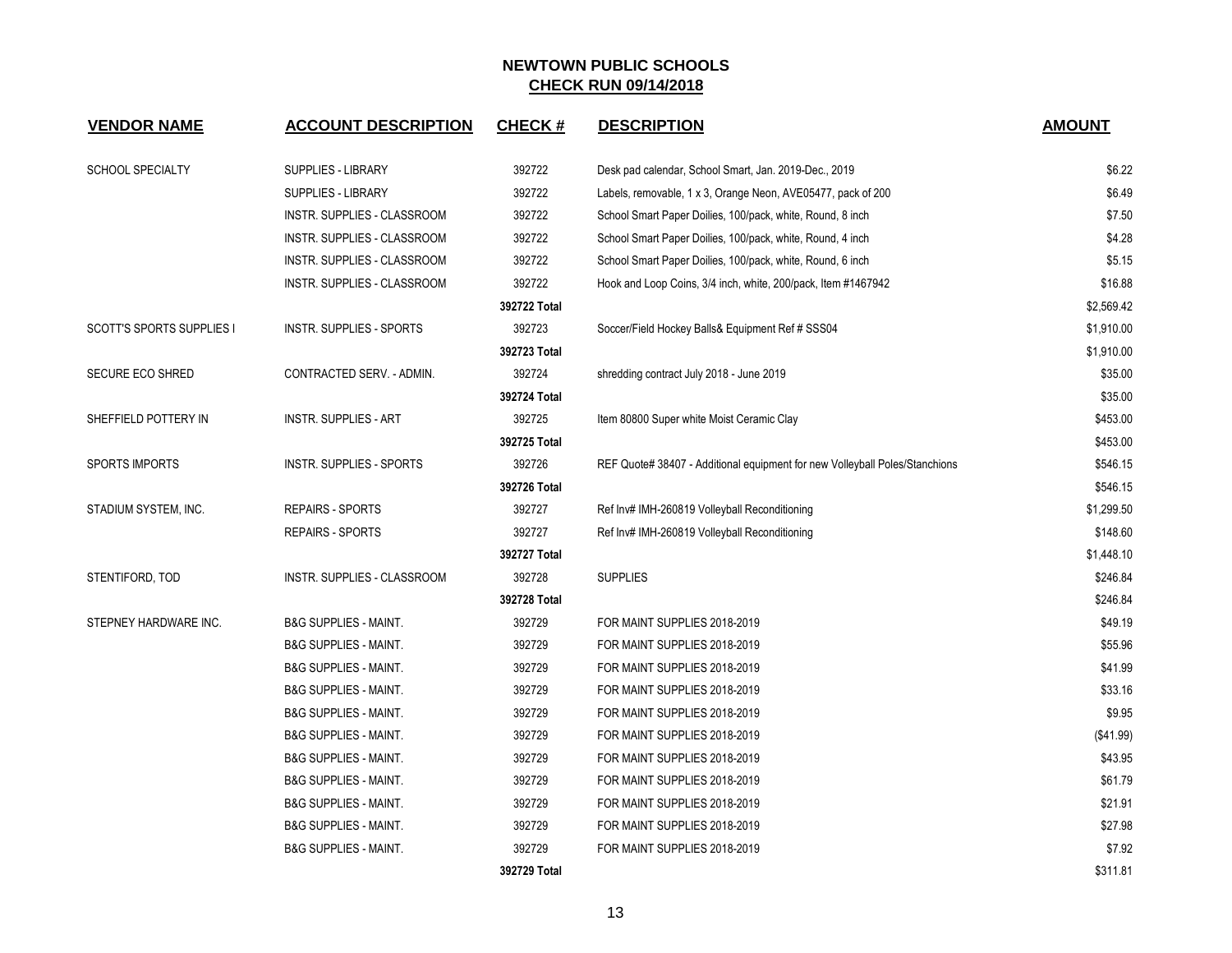| <b>VENDOR NAME</b>              | <b>ACCOUNT DESCRIPTION</b>       | <b>CHECK#</b> | <b>DESCRIPTION</b>                                               | <b>AMOUNT</b> |
|---------------------------------|----------------------------------|---------------|------------------------------------------------------------------|---------------|
| SUCCESS BY DESIGN, INC.         | INSTR. SUPPLIES - CLASSROOM      | 392730        | 3rd/4th Grade Student Planners                                   | \$556.20      |
|                                 | INSTR. SUPPLIES - CLASSROOM      | 392730        | Ship/Handling                                                    | \$72.31       |
|                                 |                                  | 392730 Total  |                                                                  | \$628.51      |
| <b>SUPPLYWORKS</b>              | <b>B&amp;G SUPPLIES - MAINT.</b> | 392731        | DEGREASER, MICROFIBER CLOTHS, BOTTLE FILLING STATIONS, LADDERS   | \$387.60      |
|                                 | <b>B&amp;G SUPPLIES - MAINT.</b> | 392731        | DEGREASER, MICROFIBER CLOTHS, BOTTLE FILLING STATIONS, LADDERS   | \$488.18      |
|                                 | <b>B&amp;G SUPPLIES - MAINT.</b> | 392731        | DEGREASER, MICROFIBER CLOTHS, BOTTLE FILLING STATIONS, LADDERS   | \$69.74       |
|                                 | <b>B&amp;G SUPPLIES - MAINT.</b> | 392731        | DEGREASER, MICROFIBER CLOTHS, BOTTLE FILLING STATIONS, LADDERS   | \$69.74       |
|                                 |                                  | 392731 Total  |                                                                  | \$1,015.26    |
| <b>TESTA REFRIGERATION, LLC</b> | REPAIRS - CAFETERIA              | 392732        | REPAIR REPLACED INSULATION                                       | \$725.00      |
|                                 | REPAIRS - CAFETERIA              | 392732        | <b>REPAIR TRAULSEN COOLER</b>                                    | \$435.00      |
|                                 | REPAIRS - CAFETERIA              | 392732        | REPAIR HOBART FREEZER                                            | \$335.00      |
|                                 |                                  | 392732 Total  |                                                                  | \$1,495.00    |
| THYSSENKRUPP ELEVATOR COR       | <b>B&amp;G CONTRACTED SERV.</b>  | 392733        | ELEVATOR SVC CONTRACT SH/NHS - (7/2/18-6/30/19)                  | \$2,850.00    |
|                                 | <b>EMERGENCY REPAIRS - H.S.</b>  | 392733        | A WING ELEVATOR REPAIR - NHS                                     | \$420.00      |
|                                 |                                  | 392733 Total  |                                                                  | \$3,270.00    |
| TIME FOR KIDS                   | INSTR. SUPPLIES - CLASSROOM      | 392734        | One Year (2018-2019) Subscription (K-1 Edition) to Time for Kids | \$89.10       |
|                                 | INSTR. SUPPLIES - CLASSROOM      | 392734        | One Year (2018-2019) Subscription (K-1 Edition) to Time for Kids | \$89.10       |
|                                 | INSTR. SUPPLIES - CLASSROOM      | 392734        | One Year (2018-2019) Subscription (K-1 Edition) to Time for Kids | \$89.10       |
|                                 | INSTR. SUPPLIES - CLASSROOM      | 392734        | One Year (2018-2019) Subscription (3-4 Edition) to Time for Kids | \$89.10       |
|                                 | INSTR. SUPPLIES - CLASSROOM      | 392734        | One Year (2018-2019) Subscription (3-4 Edition) to Time for Kids | \$89.10       |
|                                 | INSTR. SUPPLIES - CLASSROOM      | 392734        | One Year (2018-2019) Subscription (3-4 Edition) to Time for Kids | \$89.10       |
|                                 | INSTR. SUPPLIES - CLASSROOM      | 392734        | One Year Subscription (3-4 Edition) to Time for Kids             | \$108.90      |
|                                 | INSTR. SUPPLIES - CLASSROOM      | 392734        | One Year Subscription (3-4 Edition) to Time for Kids             | \$108.90      |
|                                 | INSTR. SUPPLIES - CLASSROOM      | 392734        | One Year Subscription (3-4 Edition) to Time for Kids             | \$108.90      |
|                                 |                                  | 392734 Total  |                                                                  | \$861.30      |
| <b>TORRCO</b>                   | <b>B&amp;G SUPPLIES - MAINT.</b> | 392735        | FLAT WALL HUNG SINK, TUBES, FLOOR MOUNT TOILET - MAINT SUPPLIES  | \$604.05      |
|                                 | <b>B&amp;G SUPPLIES - MAINT.</b> | 392735        | FLAT WALL HUNG SINK, TUBES, FLOOR MOUNT TOILET - MAINT SUPPLIES  | \$15.55       |
|                                 | <b>B&amp;G SUPPLIES - MAINT.</b> | 392735        | DEEP BOX ESCUTCHEONS - MAINT SUPPLIES                            | \$57.60       |
|                                 | B&G SUPPLIES - MAINT.            | 392735        | WALL MOUNT SINK / KITCHEN SINK - MAINT SUPPLIES                  | \$78.63       |
|                                 | <b>B&amp;G SUPPLIES - MAINT.</b> | 392735        | WALL MOUNT SINK / KITCHEN SINK - MAINT SUPPLIES                  | \$86.67       |
|                                 | B. & G. REPAIRS - H.S.           | 392735        | <b>SCIENCE ROOM BACK FLOWS - NHS</b>                             | \$81.54       |
|                                 | B. & G. REPAIRS - H.S.           | 392735        | SCIENCE ROOM BACK FLOWS - NHS                                    | \$2,097.24    |